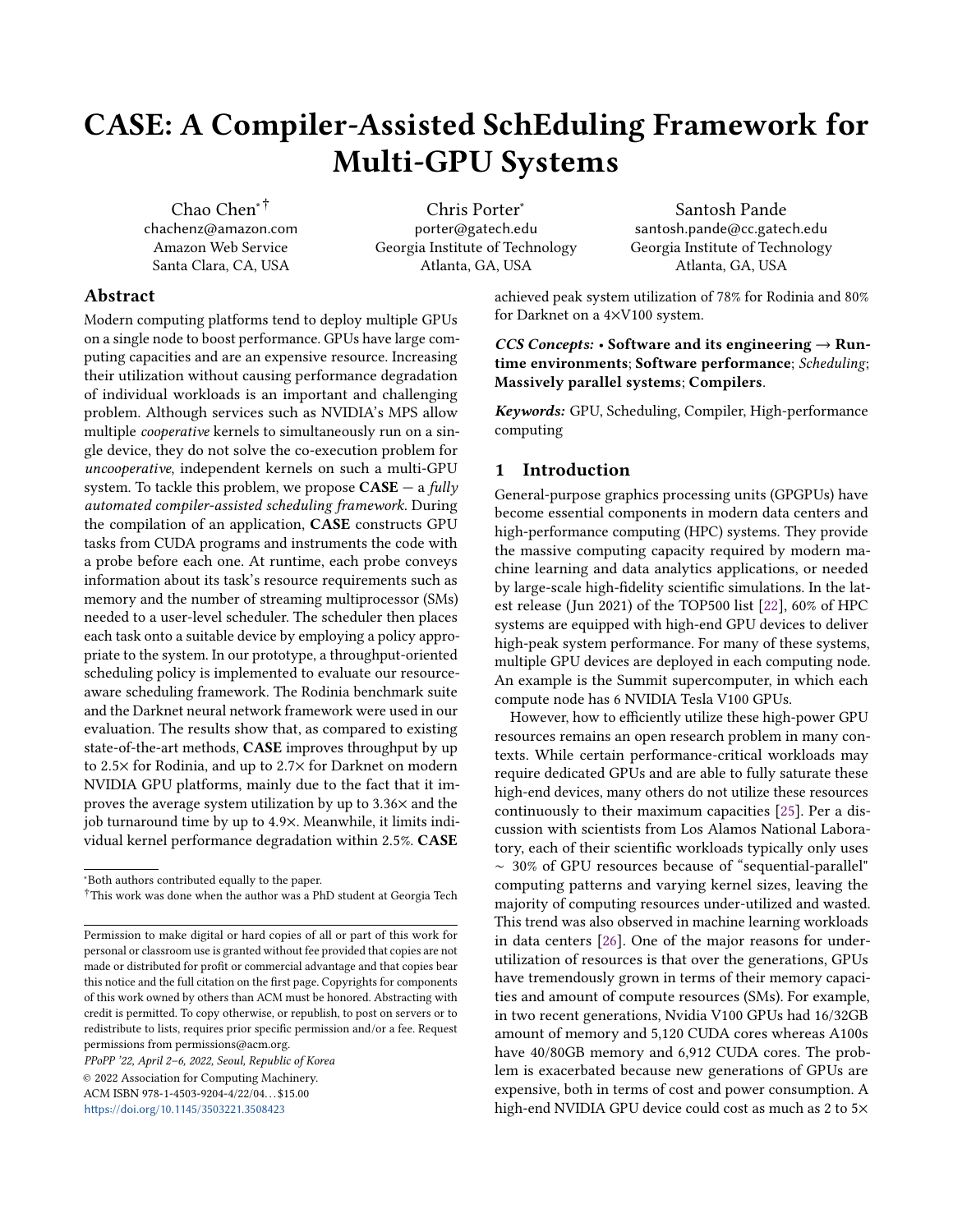that of a high-end Intel Xeon CPU, and, in data centers, a GPU virtual machine instance could be 10× more expensive than a regular one. These practical observations demonstrate the necessity of efficient mechanisms to share GPUs among different workloads [\[6–](#page-13-3)[8,](#page-13-4) [20,](#page-13-5) [23,](#page-13-6) [25,](#page-13-1) [26\]](#page-13-2), thereby increasing utilization, saving on energy consumption, and improving the cost-efficiency as well as throughput for these systems.

In recent generations of GPUs (e.g. Volta), Multi-Process Service (MPS) helps mitigate this issue. It can facilitate coexecution of kernels from different processes. However, it is designed for cooperative applications (e.g. MPI jobs) on a single device. It also cannot schedule kernels across different GPU devices according to devices' statuses. Programmers' knowledge and efforts are required to schedule kernels from different MPI ranks and explicitly manage kernel-device pairings to avoid device overloading. Thus, even for a cooperative multi-process application, programmers have to explicitly designate the device for each kernel launch and its related CUDA operations via cudaSetDevice. If there is no such call in the application, the CUDA runtime will bind every CUDA operation to device0 by default.

Making these scheduling decisions pre-runtime is not even a viable solution when applications from different users share the devices. Such uncooperative jobs have no knowledge of the resource requirements and dynamic concurrency of other executing processes. In such scenarios, some GPU devices could be significantly overloaded while others are idle. This could slow down the execution of individual applications, even though the overall system is quite under-utilized. Worse, if the memory capacity is exceeded (which MPS doesn't protect against), it could cause processes to crash due to "out-ofmemory" (OOM) errors, which is disastrous for long-running applications. Thus, dynamic sharing of multiple GPUs (that reside inside a single, high-performance node) among uncooperative and independent workloads in an efficient and memory safe manner remains an unsolved problem.

### 1.1 Motivating Example

Figure [1](#page-2-0) illustrates the issue on a 2-GPU system, where each GPU has 56 SMs and 16GB DRAM. It assumes there are 2 applications; each has 2 CUDA kernels that can be executed in parallel; and each kernel needs different GPU resources. If the system is dedicated to each application, it is easy to achieve good performance by simply mapping  $k1$  to device 0 and  $k$ 2 to device 1 for *application*1, and mapping  $k$ 3 to device 0 and  $k4$  to device 1 for *application*2. But each device is under-utilized under such an allocation. By closely examining the resource requirements for each kernel, one can see that it is possible to share the system between these two applications without performance degradation, since their total resource requirements are within the system capacity. However, the previous statically determined schedule (mapping) will not work in this shared scenario, because the total SM requirements of  $k1$  and  $k3$ , and the total memory

requirements of  $k2$  and  $k4$ , exceed the capacity of a device. Though overloading SM resources could cause performance interference and degradation, overloading memory will lead to OOM errors and application failures. A good solution is to co-locate  $k1$  with  $k4$  on one device and  $k2$  with  $k3$  on another device. However, it is impossible to make such a decision statically, and a dynamic, runtime solution is proposed in this work. The proposed method manages GPU resources uniformly and allocates them at each kernel launch per request. Then the kernel will be scheduled to an appropriate device based on its resource requirements and the status of each device to ensure memory safety and minimize the performance interference among workloads.

#### 1.2 The Proposed Solution

The above example and the limitations of MPS imply a need for system-level mechanisms to coordinate the execution of kernels from uncooperative processes (e.g. processes from different users) on a set of GPU devices, thereby increasing the resource utilization, saving on energy consumption, and improving cost-efficiency — all while incurring negligible performance interference for individual workloads. Our approach to this challenging problem is CASE, a compilerassisted scheduling framework which uniformly manages and schedules GPU resources among uncooperative workloads. CASE is fully automated and works without any manual effort or changes to application source code. It leverages the compiler to construct GPU tasks, which are basic scheduling units for the runtime system. Briefly, a GPU task contains one or more kernel launches, as well as related GPU operations, e.g. memory allocations and initialization, that are required to execute the underlying kernel(s). A GPU task is generated through both static analysis by the compiler and a lazy runtime by bundling together all the kernels that share underlying memory or exhibit memory dependencies. Obviously, each GPU task contains a complete set of GPU operations required to finish a GPU computation, and thus it can be scheduled and executed on any GPU device without breaking its correctness. For each GPU task, a probe is statically inserted into its host-side code to gather and convey the task's resource requirements (such as memory footprints and number of SMs) to a user-level scheduler at runtime before the task is executed. The scheduler then dynamically places the GPU task on an appropriate device based on the task's resource requirements and the device status in terms of available memory and SMs. Different scheduling policies can be deployed in the proposed framework to target different computing environments. In this paper, we will focus on the design of the framework itself, applying it to a throughput scheduling policy. To the best of our knowledge, this is the first work that aims for a fully automated, efficient scheduling framework of a multi-GPU system among uncooperative applications.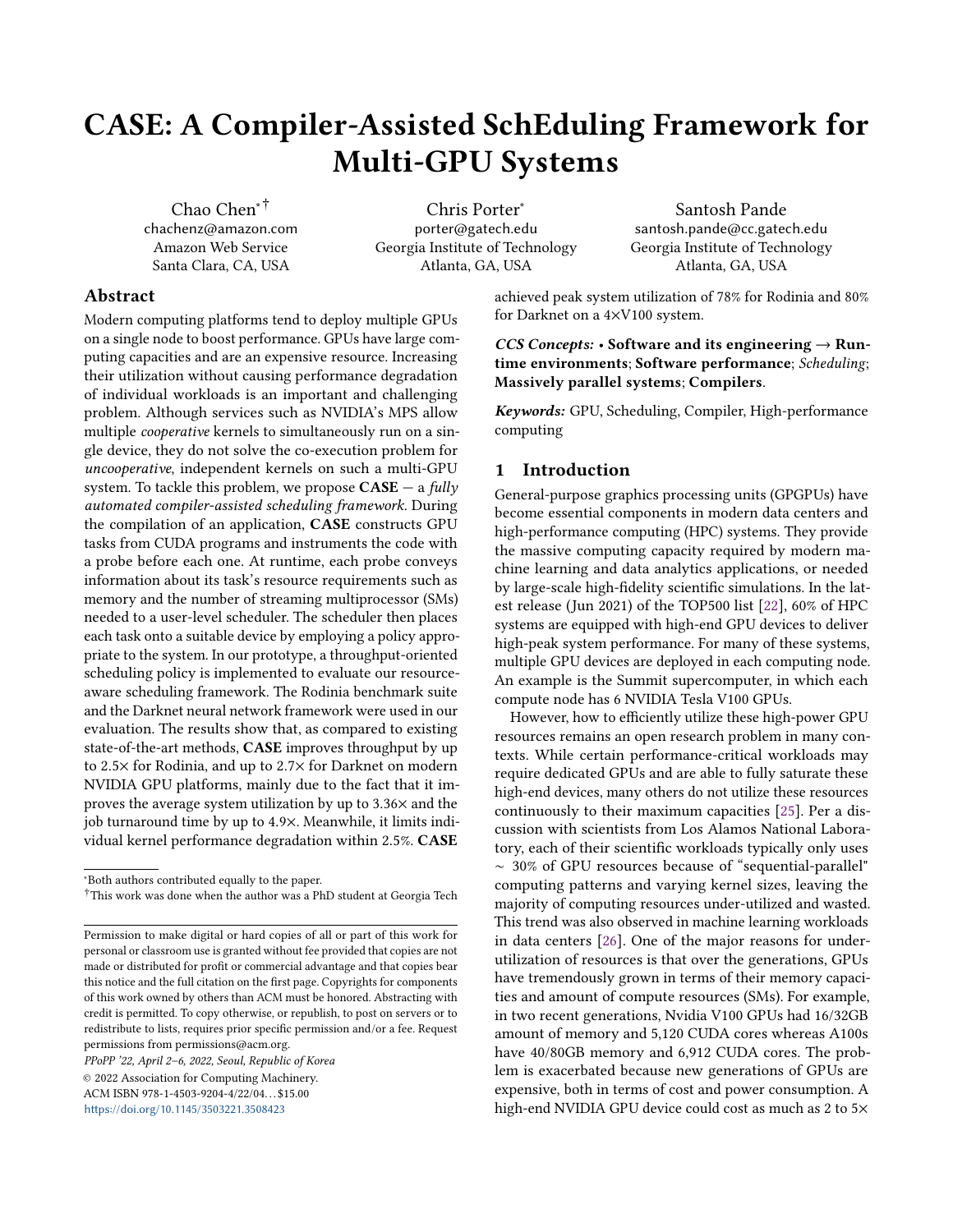<span id="page-2-0"></span>

(a) The system is dedicated to App1

(b) The system is dedicated to App2

(c) The system is shared by App1 & App2

Figure 1. Two uncooperative processes can be scheduled independently (a and b), but to boost system utilization and costefficiency, they require more than naive scheduling when sharing devices (c).

# 1.3 Contributions

In particular, this work makes the following contributions:

- 1. We propose a GPU scheduling framework to uniformly and transparently manage GPU resources for applications. It enables independent, uncooperative applications from different users to simultaneously execute on a set of shared devices safely (with no OOM errors) and with almost no performance degradation to each individual workload.
- 2. We devise a compiler-assisted method to construct GPU tasks, analyze their resource requirements (e.g. global memory and SMs), and insert probes to convey this information to the scheduler at runtime. The constructed GPU tasks can be dynamically bound to any GPU device at runtime, yielding fully automated task scheduling among devices.
- 3. We implement a prototype of CASE on top of NVIDIA GPUs, the CUDA library and the LLVM framework, and evaluate it in a throughput-oriented computing environment. An efficient and fast throughput-oriented scheduling policy is implemented to quickly schedule a GPU task on an appropriate device. By taking advantages of CASE-furnished details about tasks' resource requirements and the devices' statuses, the scheduler guarantees the task to be executed efficiently and safely (without OOM errors) and without overloading devices. A net result is that it improves the system throughput by over 2×, and system utilization by 1.59 ∼ 3.36×.

The rest of paper is organized as follows: Section [2](#page-2-1) discusses the related state-of-the-art in terms of research. Section [3](#page-3-0) and Section [4](#page-6-0) present the design and prototype of CASE. Evaluation results are then presented in Section [5.](#page-7-0) Finally, Section [6](#page-11-0) and Section [7](#page-12-0) discuss the directions of our future work and conclude the work.

# <span id="page-2-1"></span>2 Related Work

The importance of GPU sharing is widely recognized in recent research. To the best of our knowledge, this work is the first to tackle this problem for generic workloads on multi-GPU systems in a fully automated manner with no user intervention, no OS or system changes.

Several frameworks [\[2,](#page-13-7) [14,](#page-13-8) [19,](#page-13-9) [23,](#page-13-6) [25,](#page-13-1) [29\]](#page-14-0) are proposed to enable preemption on GPUs through kernel slicing. FLEP [\[25\]](#page-13-1) is an example. It slices long-running kernels into multiple short-running sub-kernels. Thus GPU applications can be preempted when sub-kernel invocations are finished. However, these frameworks are designed to solve a different problem that occurs in a different system setting. They are mainly designed for single-GPU systems and tackle the problem of how to do effective preemption to regain resources (e.g. SMs) for scheduling higher priority processes. In contrast, CASE solves the problem of how to pack GPUs effectively across all devices in a multi-tenancy, multi-GPU system, which is not addressed by these systems. However, the idea of preemption proposed in FLEP can be coupled with our work to tackle latency-critical and QoS-sensitive applications.

Gdev [\[11\]](#page-13-10) and PTask [\[17\]](#page-13-11) are two OS-based approaches. They design a set of OS abstractions to integrate GPU runtime support into the OS and provide first-class GPU resource management schemes for multitasking systems. Similar to FLEP, they are designed for QoS-critical workloads, and only target a single device, which is a different setup as targeted by CASE. In addition, these methods would require significant changes to basic system software stacks, which is a major barrier to the adoption in production systems. PTask even needs a new programming model, implying a need of significant code changes to existing applications. In contrast, CASE offers full automation with no changes to an application or any part of the GPU software stack by providing a user-level scheduler providing a basis for a practical system.

SchedGPU [\[15\]](#page-13-12) enables the sharing of a GPU device among independent workloads. It avoids OOM errors by interpreting memory requirements of workloads. SchedGPU differs from CASE in several ways. First, it requires the programmer to add library calls that pass the applications' memory needs. This process can not only be daunting but is also error-prone. Second, it takes into account only memory, which as we will show in the neural network experiments, can cause slowdowns if compute resources are not properly managed both within and across GPUs. Lastly and most importantly, it is again designed for a single-device environment, and only has the capability of suspending or continuing a CUDA operation. It has no ability to schedule tasks among devices to balance the device utilization, which is provided by CASE.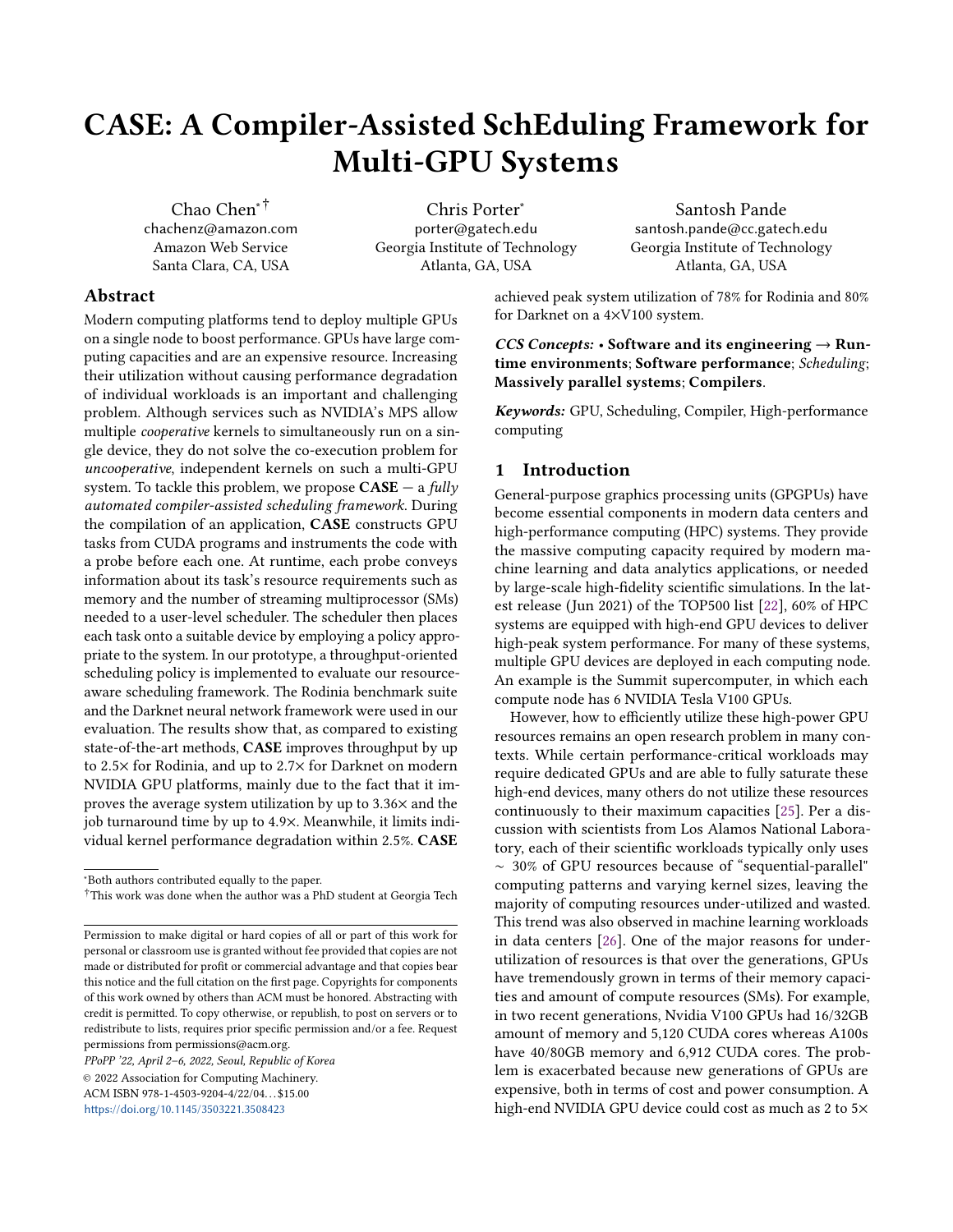On a multi-GPU system, straight-forward device mapping is the widely utilized method to allocate GPU devices among applications. Slurm [\[27\]](#page-14-1) is an example. It manages job queues and ensures that when an independent job runs on a node, the node is provisioned with a sufficient number of GPUs for that job. Kubernetes employs a similar approach. Going beyond this, Marble [\[9\]](#page-13-13) attempts to find an optimal number of GPUs for each Deep Learning (DL) workload, based on their profiled scalability. Essentially, in these frameworks, each device is dedicated to only one workload. They do not address the problem of sharing devices among independent and uncooperative workloads. Gandiva [\[26\]](#page-13-2) is a cluster-wide GPU scheduler for DL training workloads. It enables two different training workloads to run on the same set of devices without performance interference to each other. However, similar to other machine learning frameworks, e.g. mxnet [\[5\]](#page-13-14), Gandiva heavily relies on DL properties, and cannot be applied to generic workloads such as Rodinia. CASE not only supports DL tasks but generic workloads, as well.

VirtCL [\[28\]](#page-14-2) introduces a new abstraction layer atop OpenCL. For any applications that may share the system, VirtCL requires programmers to rewrite them using 5 abstractions. Each shared and non-shared object must be passed through an API which could be error-prone. CASE, on the other hand, is a fully automatic framework that works with off-the-shelf CUDA code with no changes. The two are also focused on different problems. VirtCL attempts to solve memory inconsistency with distributed shared memory (DSM) and device contention with a history-based scheduler. It implements DSM for OpenCL with a 6% overhead. CASE targets throughput ( $\approx$ 2.5 $\times$  gain) and device utilization (up to 3.36 $\times$  gain) with negligible kernel slowdown (2-2.5%).

Finally, NVIDIA's multi-instance GPU (MIG) [\[13\]](#page-13-15) is a new hardware feature in A100s to partition a large GPU into multiple physically isolated small GPUs. Each partition can be considered a small GPU device and can be assigned to an application. CASE can inter-operate with small changes with MIG especially in terms of packing jobs inside each of the MIG managed partitions, which is our future work. This is so since the key aspects that CASE relies on are the CUDA compute and memory needs generated by the probes, and the scheduling schemes can be adapted accordingly. Furthermore, where isolation among jobs is not a major requirement, under certain scheduling scenarios, CASE offers more flexibility and perhaps better packing possibility than MIG since there are no restrictions in terms of partitions that dictate coexecution of jobs. For example, on an A100 GPU (40GB), one can pack 13 jobs under MPS if each job needs 3GB, whereas it can only provide at most 7 partitions under MIG.

# <span id="page-3-0"></span>3 The Design of CASE

As shown in Figure [2,](#page-3-1) CASE consists of three main components: a compiler pass, lazy runtime, and scheduler. The

<span id="page-3-1"></span>

Figure 2. High-level framework design.

compiler pass, coupled with the lazy runtime, constructs GPU tasks and instruments applications with one probe per task. At runtime, the probes convey tasks' resource requirements to the scheduler before they execute. The scheduler employs a scheduling policy to assign GPU tasks to appropriate devices based on device statuses and probe data.

## 3.1 GPU Tasks

The "GPU task" is the basic scheduling unit in CASE. It is a collection of GPU operations, containing one or more kernel launches as well as a set of preamble and epilogue operations that are necessary to facilitate the correct execution context for the kernel(s). The preamble operations allocate (e.g. cudaMalloc) and initialize (e.g. cudaMemset) the memory space on the target device, and the epilogue operations save the computing results (e.g. cudaMemcpy) and free the allocated resources (e.g. cudaFree). All of these related GPU operations should be issued to the same device, therefore forming a GPU task. An example task is shown in Figure [3,](#page-4-0) in which the code from lines 22 ∼ 39 belongs to a GPU task for adding two vectors. The preamble operations (lines 22 ∼ 28) first allocate memory and prepare the data; then the kernel is launched (line 32) to do actual computations; and finally the epilogue operations (lines 35 ∼ 39) save the results and release the occupied resources.

3.1.1 Task Construction. CASE leverages a compiler pass, coupled with the lazy runtime, to construct GPU tasks and gather their resource requirements. It works on the LLVM IR of applications, and therefore can support applications programmed with various programming languages supported by LLVM. Essentially, CASE builds GPU tasks by searching for kernel launches and related GPU operations leveraging the def-use chain information provided by the compiler. It first searches for kernel launches. In LLVM IR, they are heuristically implied by calls to \_cudaPushCall Configuration, followed by calls to host stub functions of kernels. Figure [4](#page-4-1) (lines  $6 \sim 10$ ) shows an example, which corresponds to the VecAdd at line 32 in Figure [3.](#page-4-0) For each kernel launch, the grid and block dimensions can be retrieved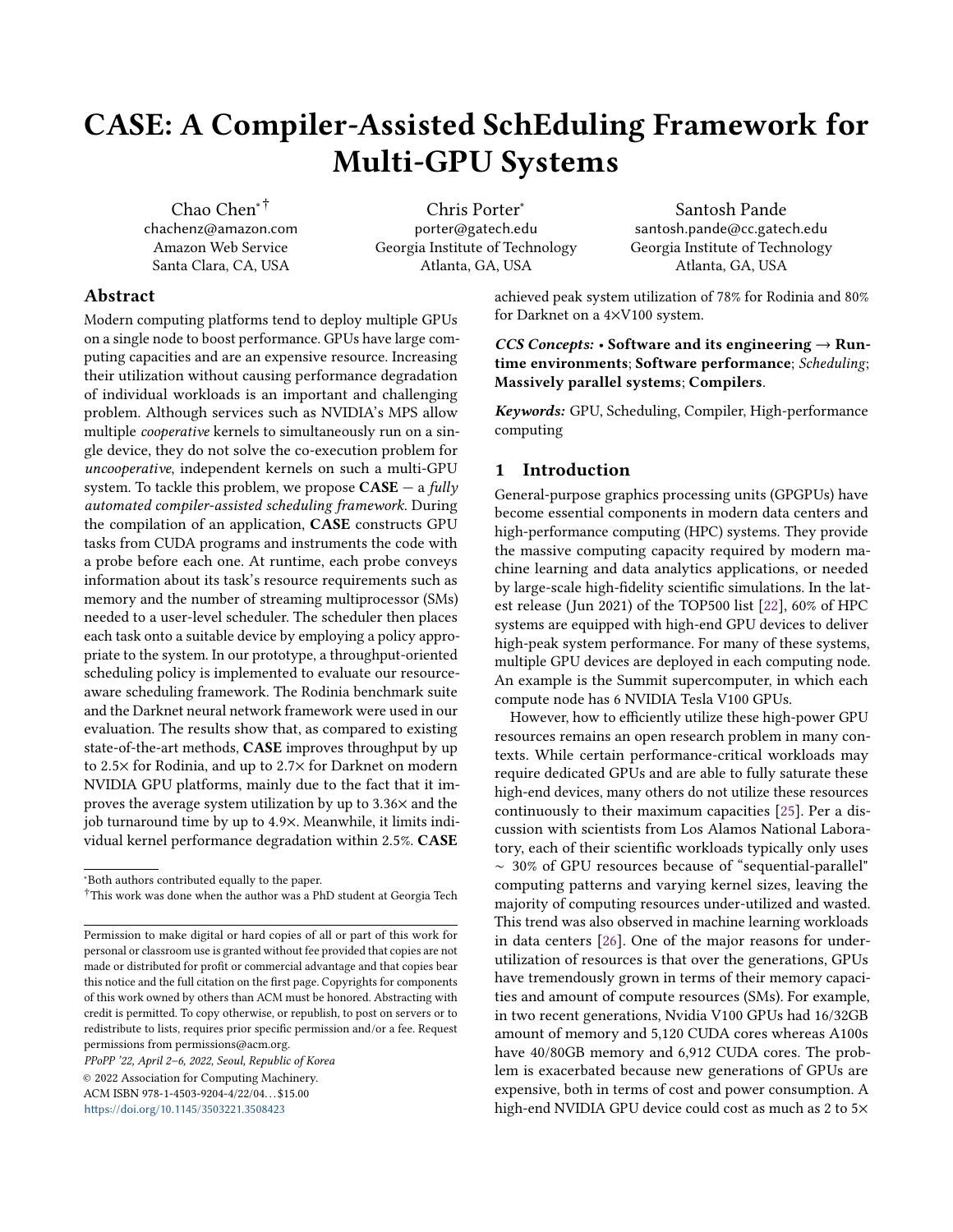```
1 // VecAdd is a CUDA kernel executed on GPU
2 __global__ void VecAdd(int *A, int *B, int *C) {
3 int i = blockIdx.x * blockDim.x + threadIdx.x;
4 C[i] = A[i] + B[i];5 }
6
7 // main is sequential code running on CPU
8 int main(int argc, char **argv) {
9 int tid, A[N], B[N], C[N], \star dA, \star dB \star dC;
10
11 // initialize the vectors
12 for (int i = 0; i < N; i++) {
13 A[i] = cos(i);14 B[i] = sin(i);15 C[i] = 0;16 }
17
18 // the instrumented probe
19 tid = task_begin(N*3, 128, N/128);
2021 // allocate device memory
22 cudaMalloc(&dA, N); // an input vector
23 cudaMalloc(&dB, N); // an input vector
24 cudaMalloc(&dC, N); // for storing result
25
26 // initialize the device memory
27 cudaMemcpy(dA, A, N, cudaMemcpyHostToDevice);
28 cudaMemcpy(dB, B, N, cudaMemcpyHostToDevice);
29
30 // launch the kernel on device
31 dim3 T(128), B(N/128);
32 VAdd<<<B, T>>>(d_A, d_B, d_C);
33
34 // retrieve the result
35 cudaMemcpy(C, dC, N, cudaMemcpyDeviceToHost);
36
37 cudaFree(dA);
38 cudaFree(dB);
39 cudaFree(dC);
40 task_free(tid);
41 }
```
Figure 3. An example GPU task, which consists of a kernel launch and related GPU memory operations.

```
1 ...
2 %d_A = alloca float*, align
3 ...
4 call cudaMalloc(float** %d_A, i64 %8)
5 ...
6 %call = call _cudaPushCallConfiguration(i64 %g1,←↪
       i32 %g2, i64 %b1, i32 %b2, i64 0, %struct.←
      CUstream_st* null)
7 %a = load float*, float** %d_A, align 8
8 %b = load float*, float** %d_B, align 8
9 %c = load float*, float** %d_C, align 8
10 call VecAdd(float* %a, float* %b, float* %c)
11 ...
```
Figure 4. The kernel launch in LLVM IR for VecAdd (simplified for better reading).

by examining the first 4 parameters of \_cudaPushCall Configuration. Then the compiler pass identifies involved GPU memory objects, which are pointer variables used by cudaMalloc calls, by walking backward up the def-use chain of each parameter of the kernel's host-side function, until it meets a terminating instruction, e.g. alloca. As an example, in Figure [4,](#page-4-1) the pass will visit d\_A via a, and determine that d\_A represents a GPU memory object since it is used in a call to cudaMalloc. Finally, the related preamble operations (e.g. cudaMalloc, cudaMemcpy) and epilogue operations (e.g. cudaFree) can be easily identified based on the def-use chain of pointers of memory objects, since they are taken as parameters to the calls of these runtime APIs. These steps are depicted by constructGPU UnitTasks in Alg. [1.](#page-5-0) It returns a set of unit tasks (represented by GPUUnitTask), with each unit task comprising exactly one kernel launch. Considering the fact that cudaMalloc operations always dominates other GPU operations on them same memory object, only cudaMalloc (indicated by allocs) are considered in Alg. [1,](#page-5-0) and their locations will used to derive the entry point of a GPU task.

In addition, many GPU tasks could share a set of memory objects. A typical example is a process executing two successive GPU kernels,  $k1$  and  $k2$ , where the output of  $k1$  (say, array C) is an input to k2. If k1 and k2 are scheduled onto two different devices, the data for C needs to be copied to the device running  $k2$ . To avoid the cost of such data movement, the framework schedules these two kernel launches on the same device by packing them into one GPU task. Therefore, further merge operations are applied to tasks that share memory objects (constructGPUTasks in Alg. [1\)](#page-5-0). These unit tasks are combined into a large one (represented as GPUTask in Alg. [1\)](#page-5-0). For convenience, all independent GPUUnitTasks will simply be converted to GPUTasks to have a unified task representation. Logically, the (minimal) code region containing all operations in a GPUTask is considered as a GPU task. CASE identifies the entry point and the end point of the region using the dominator information. Particularly, the lowest position in the control-flow-graph (CFG) of the program that dominates all operations in a GPUTask is selected as the entry point, and the highest point in CFG of the program that post-dominates all operations in the GPUTask is treated as the end point.

Finally, for a GPUTask, its memory and computing resource requirements are analyzed by examining every memory allocation operation (cudaMalloc) and kernel launch operation (e.g. \_cudaPushCallConfiguration) inside the task. All of the analyzed information is presented in the form of symbols, and a probe is inserted at a program point which post-dominates all of these symbol definitions but dominates the entry point of the task. The probe takes these symbols as parameters and will interpret them at runtime to get actual resource requirements for each GPU task and convey them to the user-level scheduler. It summarizes memory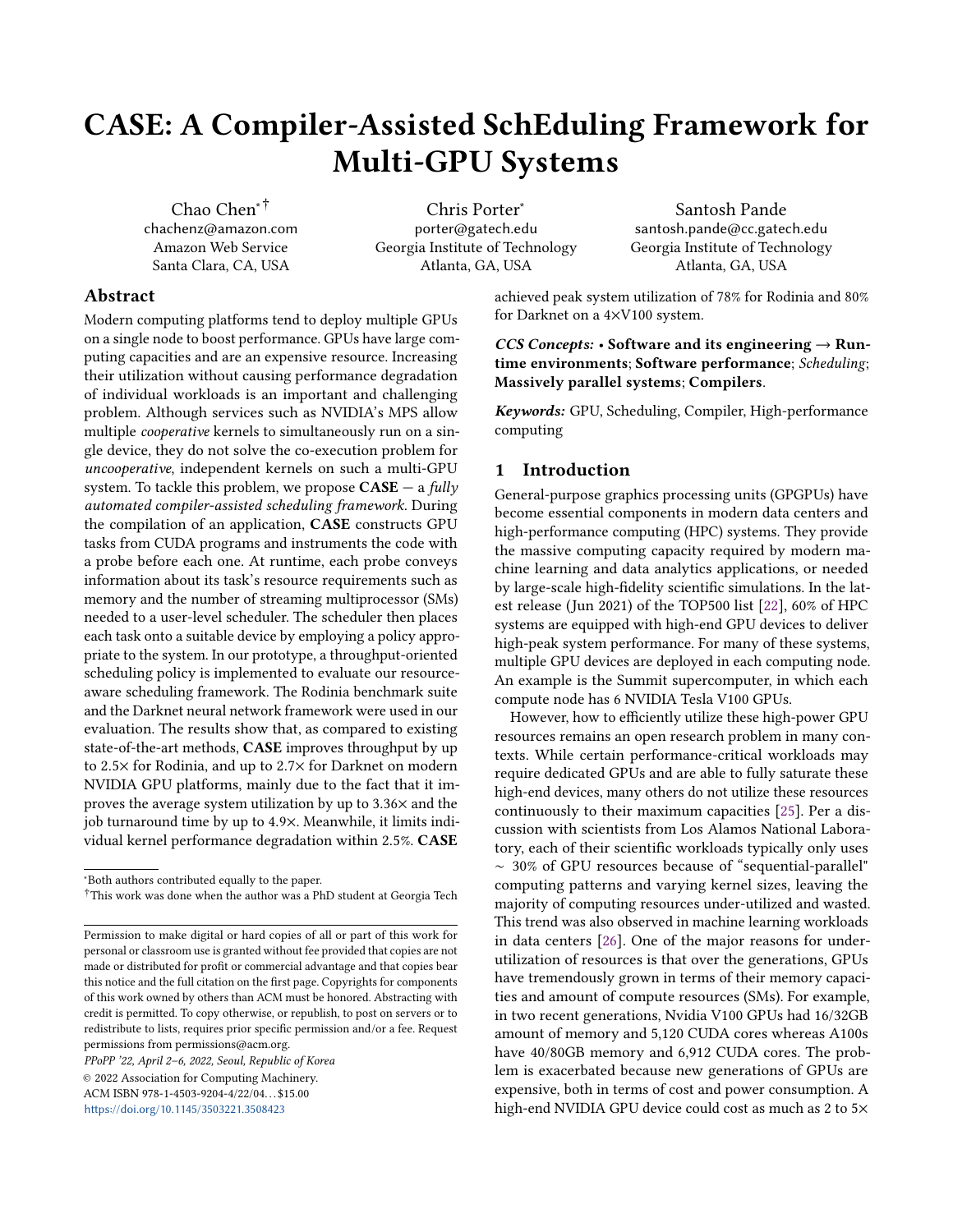sizes to get total memory requirements and utilizes the max grid and block dimensions as computing resources (the grid and block dimensions of the first kernel will be utilized if others are not available).

3.1.2 Lazy Runtime. Many applications encapsulate kernel launches and other GPU operations in separate functions, e.g. allocating GPU memory in init() and launching kernels in execute(). Static analysis cannot establish such def-use chains and domination relationships interprocedurally among GPU operations. To address this, the compiler first runs an inlining pass to minimize such cases, and then intra-procedurally analyses are performed to validate its effects. If the issue still exists, CASE will then defer the bindings of the memory operations to the lazy runtime.

The statically unbound operations are marked for lazy binding by the compiler. This enables the lazy runtime to record all such GPU operations and delay their bindings (executions) until a kernel launch. For example, a call to cudaMalloc will be replaced by the compiler with the lazyMalloc, which will simply assign a unique pseudo address for representing the memory object to be allocated, instead of performing the actual allocation. Thus, the subsequent CUDA operations on the memory object will see the pseudo address (and in fact all those CUDA operations are replaced with corresponding lazy runtime operations, as well). CASE leverages the pseudo address to track operations performed on each memory object. Specially, for each memory object (represented as a pseudo address), a queue is maintained by the lazy runtime to record GPU operations applied on it (e.g., [cudaMalloc, cudaMemcpy]) in execution order. Just before every kernel launch operation (e.g. \_\_cudaPushCallConfiguration), a specific lazy runtime API kernelLaunchPrepare is inserted by the compiler. It will interpret the memory objects needed by the kernel, replay the recorded GPU operations for each of them, and replace their pseudo addresses with the real ones to ensure the kernel can be executed successfully. It also collects the resource requirements of the kernel launch by associating (or binding) them to the CUDA task being launched and conveys them to the scheduler. Note that these are the same operations as before, just with value substitutions during a short queue walk; thus there is negligible overhead to the kernel launch. Such an approach, coupled with the above static program analysis, binds full resource needs to a kernel, thereby converting it into a device-independent entity for the scheduler. The scheduler can then assign the task dynamically to a device and allocate the required resources recorded in the probes.

3.1.3 On-device Dynamic Allocation. In addition to global memory allocations, dynamic memory allocation from inside a kernel also needs to be considered. While it could be difficult to get accurate memory resources that will be allocated inside a kernel, it is easy to get the upper bound

<span id="page-5-0"></span>Algorithm 1 The pseudo code of constructing GPU tasks using static program analysis.

|     | using static program anarysis.                                     |
|-----|--------------------------------------------------------------------|
|     | 1: function BUILDGPUTASKS(IR)                                      |
| 2:  | vector (GPUTask) Tasks                                             |
| 3:  | vector(GPUUnitTask) UnitTasks                                      |
| 4:  | UnitTasks $\leftarrow$ CONSTRUCTGPUUNITTASKS(IR)                   |
| 5:  | $Tasks \leftarrow \text{constructFPUTASKs}(UnitTasks) \text{ re-}$ |
|     | <b>turn</b> Tasks                                                  |
| 6:  | end function                                                       |
| 7:  |                                                                    |
| 8:  | function CONSTRUCTGPUUNITTASKS(IR)                                 |
| 9:  | vector (GPUUnitTask) UnitTasks                                     |
| 10: | for each kernel launch l in IR do                                  |
| 11: | $\textit{memObjs} \leftarrow \text{GETMEMARGs}(l)$                 |
| 12: | $allocs \leftarrow \text{GETALLOCOps}(memObjs)$                    |
| 13: | $blocks \leftarrow$ GETGRIDDIMS(l)                                 |
| 14: | $threads \leftarrow \text{GETBlockDIMS}(l)$                        |
| 15: | UnitTasks.push(blocks, threads, allocs, l)                         |
| 16: | end for                                                            |
|     | 17: <b>return</b> UnitTasks                                        |
|     | 18: end function                                                   |
| 19: |                                                                    |
|     | 20: function CONSTRUCTGPUTASKS(UnitTasks)                          |
| 21: | vector (GPUTask) Tasks                                             |
| 22: | for each unvisited unit task $u1$ in $UnitTasks$ do                |
| 23: | set (CUDAUnitTask) Union;                                          |
| 24: | visited[u1] $\leftarrow$ true                                      |
| 25: | for each unvisited unit task u2 in UnitTasks do                    |
| 26: | <b>if</b> u1.memobjs $\cap$ u2.memobjs $\neq \emptyset$ then       |
| 27: | Union.insert(u1, u2)                                               |
| 28: | visited[u2] $\leftarrow$ true                                      |
| 29: | end if                                                             |
| 30: | end for                                                            |
| 31: | <b>if</b> <i>Union.size</i> == 0 <b>then</b>                       |
| 32: | $T$ asks.push $(u1)$                                               |
| 33: | else                                                               |
| 34: | Tasks.push(merge(Union))                                           |
| 35: | end if                                                             |
| 36: | end for                                                            |
| 37: | <b>return</b> Tasks                                                |
|     | 38: end function                                                   |

based on current GPU runtime and architecture design. The on-device heap size defaults to 8MB for the NVIDIA devices we tested. Applications can increase this limit by adjusting the cudaLimitMallocHeapSize via a call to cudaDeviceSetLimit; and this call must be placed before launching the kernel. Thus, the maximum heap memory size used by dynamic memory allocations inside a GPU is either statically bound to a CUDA task or dynamically intercepted and bound by the lazy runtime by analyzing the call to cudaDeviceSetLimit.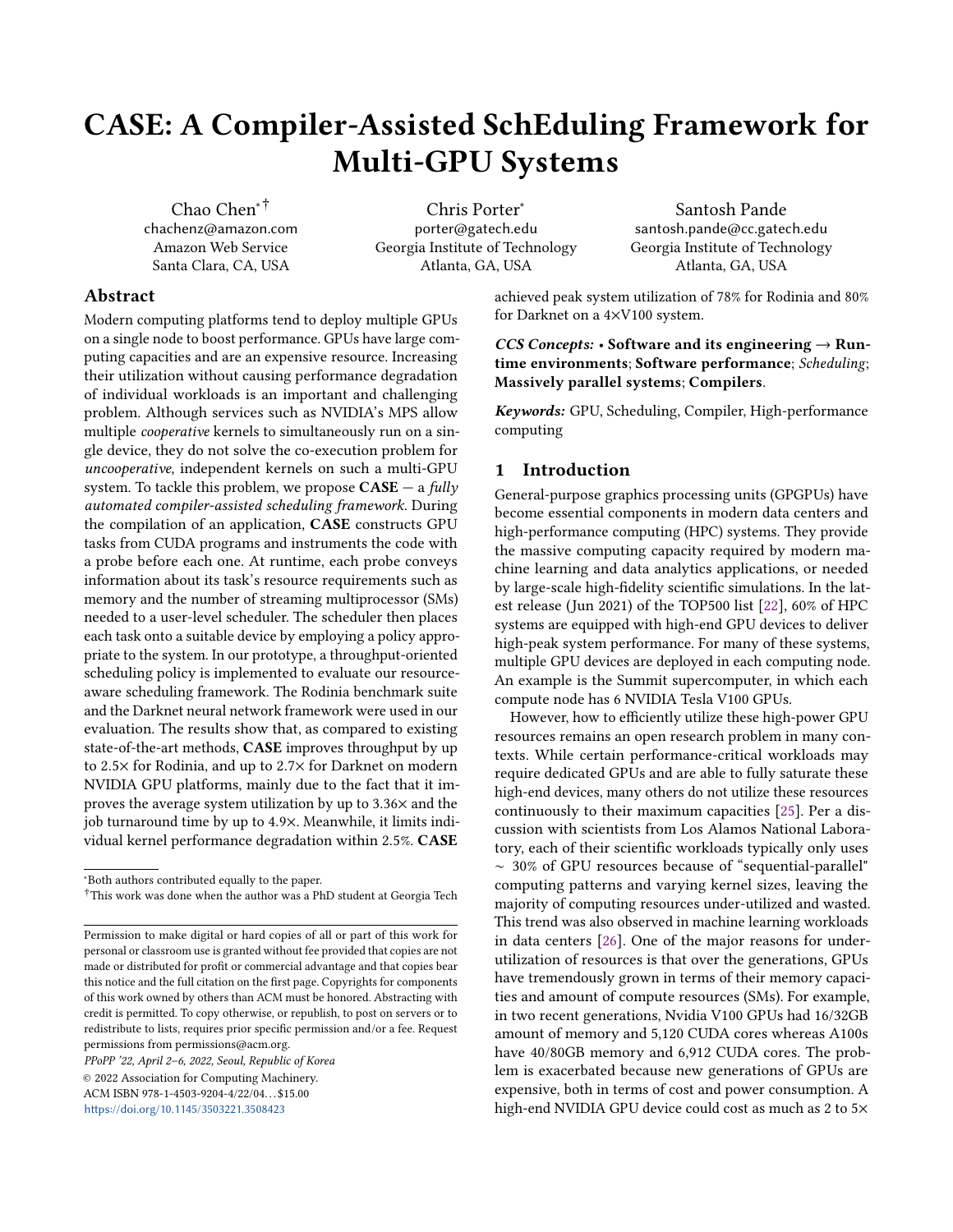#### 3.2 The Scheduling Framework

A user-level scheduler is deployed to place GPU tasks on appropriate devices based on their resource requirements (such as memory, CUDA cores, shared memory and execution time of a kernel). For applications, the scheduler exposes a simple API, task\_begin, to indicate the beginning of a task. It is a synchronized API that blocks the process until it returns. The aforementioned compiler pass will automatically insert it at the beginning of each GPU task, and feed it with appropriate parameters, which contain the details about the resources required by the task, including the number of blocks, the threads per block, the total memory size  $^1$  $^1$ . and the ID which is used by the runtime to uniquely identify the task. task\_begin conveys this information to the scheduler, and then waits for the response from the scheduler. In return, the scheduler feeds this information along with the devices' status to the deployed scheduling policy, which finds an appropriate device for the task. The device ID is returned to the application, and then the task\_begin directs the following GPU task to that device via specific mechanisms provided by the GPU runtime system. The task is suspended if no device has enough resources to host it. The corresponding end call is task\_free, which takes the original ID as its parameter, and frees the resources required by the task. For GPUTasks constructed by the lazy runtime, these two APIs are called by the lazy runtime API accordingly. Based on this scheduling framework, different scheduling policies are designed and implemented for different computing environments. In this paper, we mainly focus on design of resource-aware scheduling framework, demonstrating its benefits with a throughput-oriented scheduling policy.

## <span id="page-6-0"></span>4 Prototype Implementation

We implemented a prototype of the proposed scheduling framework based on NVIDIA GPUs, CUDA-10.2 and LLVM-9.0. After the scheduler returns the ID of the device where the task will be executed, task\_begin calls cudaSetDevice to map the task to the target device. For each GPU device, MPS is enabled so that CASE can schedule kernels from different processes to run on the same device, as long as the device has enough resources. If there is no device with enough resources for the requesting task, the prototype scheduler will put the task ID into a queue and not respond to the request until the needed resources are released. Since task\_begin is a synchronized API, it will automatically suspend the application if it does not hear back from the scheduler. All communication between applications and the scheduler is implemented over shared memory.

A throughput-oriented scheduling policy that packs jobs onto devices geared towards batch jobs is implemented in our <span id="page-6-2"></span>Algorithm 2 The pseudo code to select a GPU for a process, emulating the way hardware tracks SM usage.

| function $s$ CHED( <i>task</i> , $GPUs$ )           |
|-----------------------------------------------------|
| $TargetG \leftarrow None$                           |
| for G in GPUs do                                    |
| $TBs \leftarrow task. ThreadBlocks$                 |
| <b>if</b> task.MemReq $> G.FreeMem$ <b>continue</b> |
| while $TBs > 0$ do                                  |
| $available \leftarrow G \text{.GETNextSM}(task)$    |
| if <i>!availSM</i> break                            |
| $availSM.$ ADD $(TB)$ ; TBs - -                     |
| end while                                           |
| if $TBs == 0$ then                                  |
| G.COMMITAVAILSMCHANGES()                            |
| $TargetG \leftarrow G$                              |
| break                                               |
| end if                                              |
| end for                                             |
| <b>return</b> TargetG                               |
| end function                                        |

prototype. This policy demonstrates the advantages of CASE in terms of boosting device utilization as well as the system throughput. We choose a throughput-oriented scheduling policy because it demonstrates a dominant usage among workloads, such as ML training, data classification/analytics and linear algebra, which are very popular in modern HPC and clouds systems [\[1,](#page-13-16) [24\]](#page-13-17). Important analytics, data mining or ML is carried out by such workloads on data. For batch workloads, the fairness and QoS are not as important as the throughput of the system. Such systems aim to finish as many jobs as possible, therefore improving the system utilization and cost efficiency.

The prototype scheduling policy makes a decision based on a vector of metrics including the availability of global memory and SMs. Such a multi-resource oriented scheduling problem is NP-hard. In this paper, we look at two scheduling algorithms that are tailored specifically to the problem at hand. Alg. [2](#page-6-2) emulates hardware's round-robin approach for placing a task's thread blocks across a GPU's SMs. It tracks exactly how many thread blocks and warps on each SM are available (taking into account the device's max thread blocks and warps per SM). It also ensures that the memory required by a task is available on the selected GPU. Both memory and compute are hard constraints in this algorithm. In contrast, Alg. [3](#page-7-1) is simpler. It treats memory as a hard constraint, but it treats compute as a soft constraint (because it can impact performance but will not lead to a crash). It works by cycling over the GPU devices, checking two criteria as it goes. First, it checks if the memory requirement of an incoming task can be met on a particular GPU device. If it can, it checks if that device has the least compute load that it has come across so far. Compute load is in terms of number of warps

<span id="page-6-1"></span><sup>&</sup>lt;sup>1</sup>The compiler pass automatically instruments the application with the code to compute total memory requirements by adding sizes of all memory objects accessed by the kernel.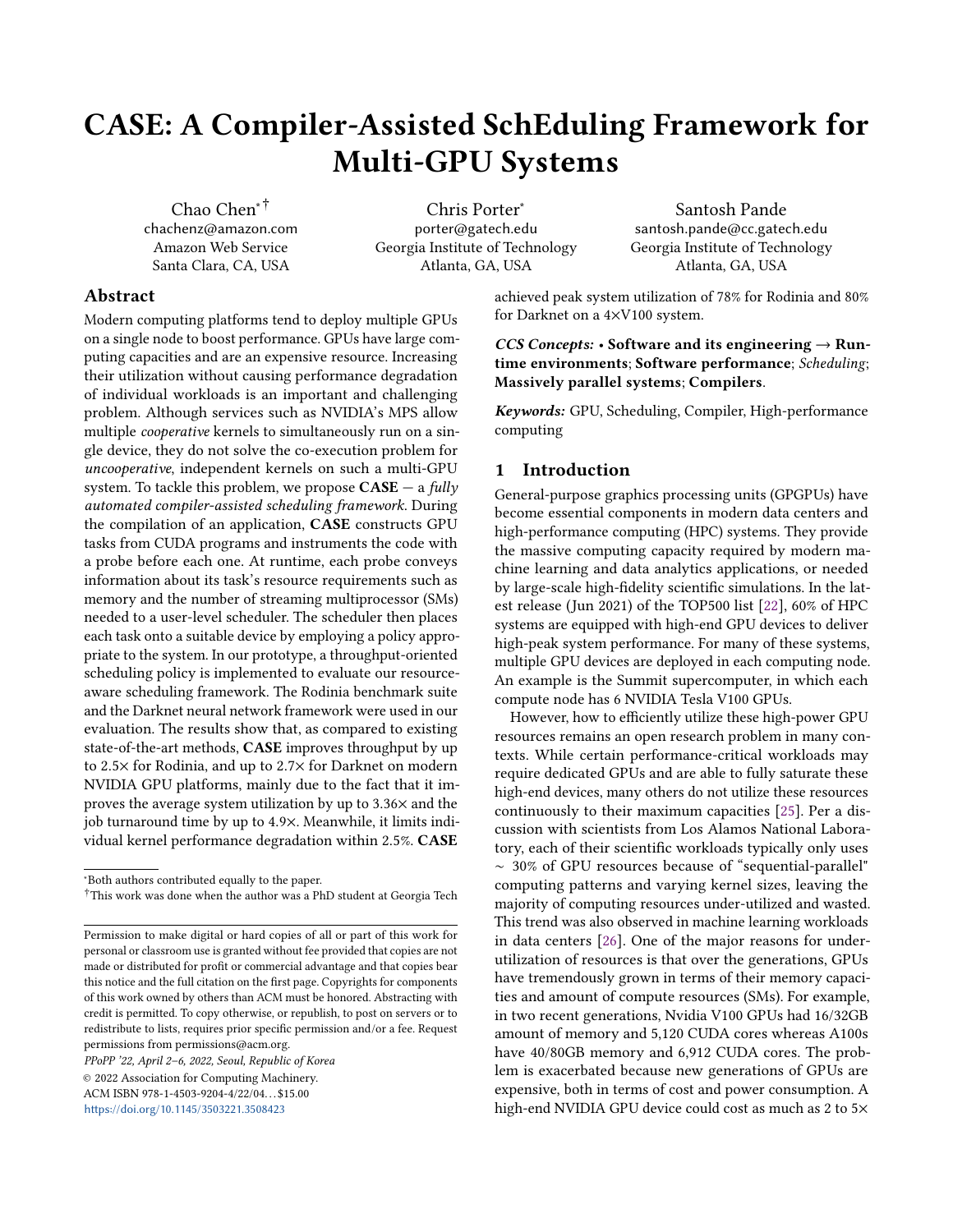<span id="page-7-1"></span>Algorithm 3 The pseudo code to select a GPU for a process, with memory safety and quick placement based on max available warps.

function  $s$ CHED(task,  $GPUs$ )  $TargetG \leftarrow None$  $MinWargs \leftarrow \infty$ for  $G$  in  $GPUs$  do if  $task.MemReg < G.FreeMem$  then if  $G.InUseWargs < MinWargs$  then  $MinWargs \leftarrow G.InUseWargs$  $TargetG \leftarrow G$ end if end if end for if TargetG then  $TargetG$ .ADD $(task)$ end if return TargetG end function

currently scheduled on the device. If both criteria hold, then it updates that current GPU to be the target for its task. In other words, it tracks in-use memory and active warps on each GPU, and picks the GPU with available memory and the least compute load. In terms of resource tracking, it may not be as accurate as Alg. [2,](#page-6-2) but it can take advantage of the soft compute constraint and clear the job queue much faster (because of its simplicity it has lower dynamic schedule calculation overhead) when Alg. [2](#page-6-2) might have held back a job. Once a GPU is selected for a task, both the available memory and warp capacity of the GPU are updated. In Alg. [2,](#page-6-2) this is done with G.CommitAvailSMChanges, which is just a struct assignment (of changes to the availSM values and the task's memory needs to the actual state of GPU G); in Alg. [3,](#page-7-1) this is done with TargetG.Add(task), which just adds the task's resource requirements to the state of GPU TargetG. Both scheduling algorithms are deliberately designed to be very simple to minimize the runtime overheads and to keep them dynamically reactive to short GPU jobs.

## 4.1 Currently Supported CUDA Features

Our prototype currently targets applications programmed based on core CUDA APIs, such as benchmarks evaluated in the paper. Advanced CUDA features, such as Unified Memory and Streams, are not currently supported. We think support for many of these features can be easily integrated which is our future work. Unified Memory requires users to utilize cudaMallocManaged instead of cudaMalloc to allocate GPU memory, such that CUDA's driver and hardware can automatically manage the data transfer between the GPU and system memory via page-fault handling at the cost of high performance overheads. There are two potential

options for CASE to support the Unified Memory: 1) making the compiler pass and the lazy runtime library recognize calls to cudaMallocManaged. It would be similar to what we have done with cudaMalloc. In addition, a new flag would be added to the scheduling framework interface indicating that the tasks are using Unified Memory and that the memory "overflow" can be allowed; 2) designing and implementing a new compiler pass to automatically replace calls to cudaMallocManaged with ones to cudaMalloc. Appropriate calls to cudaMemcpy would also be instrumented into the application to ensure the compiled code is functionality equivalent to the original source code.

In addition, our current prototype also assumes it can dispatch each GPUTask onto any available devices. However, in some applications, programmers may choose to statically dispatch their kernels to a specific device (via cudaSetDevice) due to some user-specific reasons. CASE may assign the task onto other devices, which would be unexpected by such users. Our benchmarks do not cover such workloads, and they are not evaluated. In our future work, we will perform in-depth evaluations on such workloads, and improve the schedulers in CASE accordingly.

# <span id="page-7-0"></span>5 Evaluation

We evaluated CASE on two independent high-performance servers: Chameleon<sup>[2](#page-7-2)</sup> and Amazon AWS. The Chameleon node consists of an Intel Xeon E5-2670 CPU, 128GB DRAM and 2 NVIDIA P100s. The AWS node (p3.8xlarge instance) is equipped with an Intel Xeon E5-2686 CPU, 244GB DRAM and 4 NVIDIA V100s. Each P100 has 16GB RAM, 3584 cores; each V100 has 16GB RAM, 5120 cores.

## 5.1 Methodology

For comparison, we implemented three other scheduling policies: single-assignment (SA) scheduling, Core-to-GPU (CG) scheduling, and SchedGPU which was introduced in [\[15\]](#page-13-12). We chose these three policies since they are representatives about how current systems utilize multi-GPU devices. The details for each of them are described in below:

SA shares the same scheduling strategy as provided in Slurm [\[27\]](#page-14-1) and Kubernetes which are widely utilized in modern HPC systems and data centers. It distributes workloads among GPUs at process-level granularity. When a CUDA application begins, SA maps it to the first available GPU device. Each application has dedicated access to the assigned device during its lifetime. Each device has no more than one job at a time (assuring memory safety and avoiding performance interference), and no device sits idle once a request is made.

CG allows more than one process to share a GPU device via NVIDIA MPS, considering that a device could be extremely

<span id="page-7-2"></span><sup>&</sup>lt;sup>2</sup>This is an experimental test-bed for computer science funded by the NSF Future Cloud program.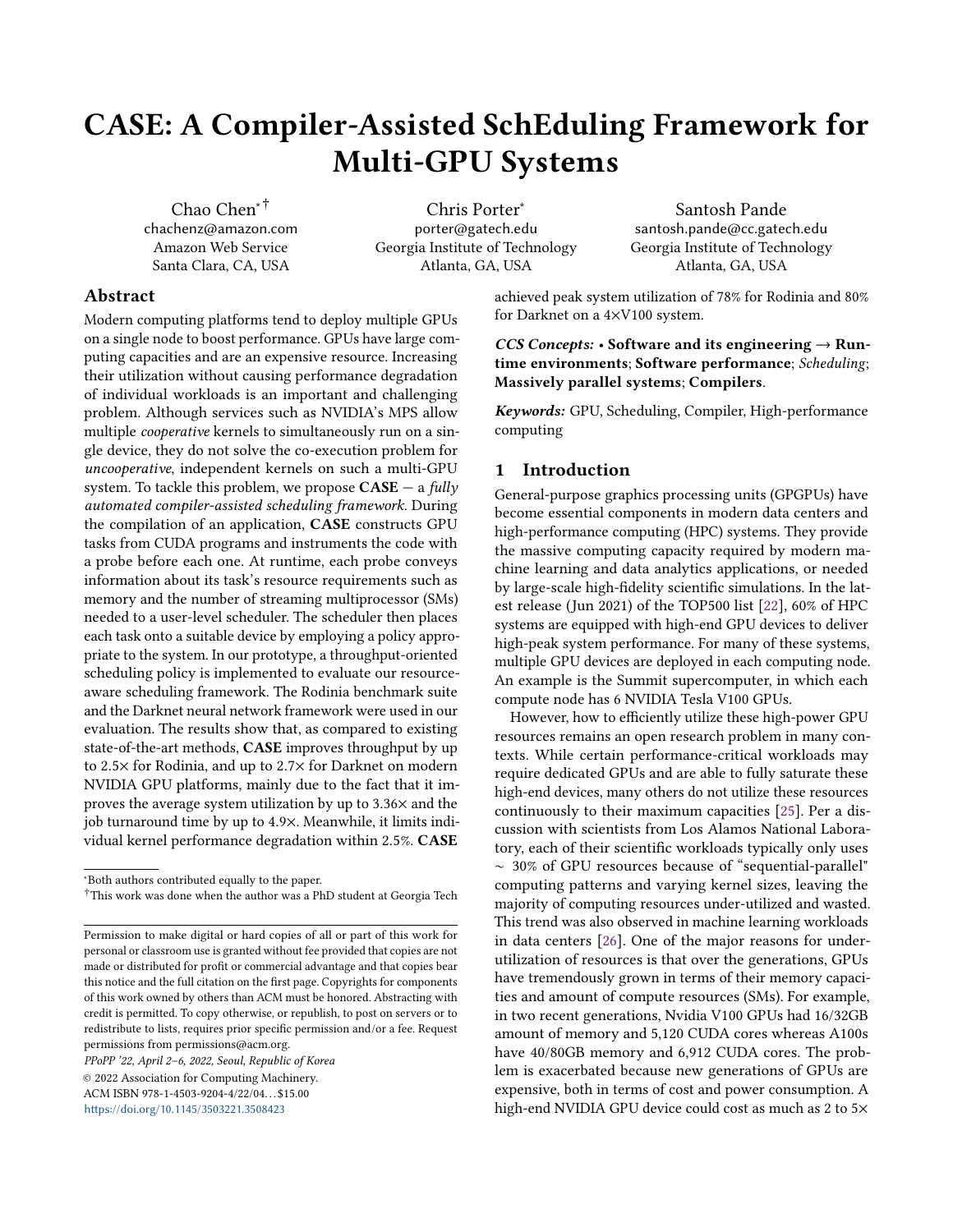underutilized in SA. It behaves more closely to an MPI application, in which kernels from a group of MPI ranks can be scheduled on a device by a programmer. Programmers have to statically control the size of the group to assure memory safety and minimize the performance interference, based on their knowledge about applications. CG also attempts to statically control the maximum number of jobs per GPU through a pre-determined cpu-core-to-gpu ratio, but lacks knowledge about the uncooperative processes. It derives this ratio heuristically based on system configurations. For example, in a system with 12 CPU cores and 2 GPUs, each GPU device might serve kernels from no more than 6 cores (with 1 process per core), producing a ratio of 6:1. In our experiment, we examined multiple such ratios. At runtime, CG visits the GPU task queue in a round robin manner and maps the tasks to GPU devices until the ratio is met (in the above example, 6 tasks will be mapped per GPU device). Obviously, CG stands the risk of "out-of-memory" errors and crashes, since it has no knowledge of the memory requirements of the tasks.

SchedGPU is described in Section [2.](#page-2-1) It packs as many jobs as possible on the device, as long as the device has enough memory. It shares some similarity to CASE in terms of tracking memory requirements of each request, and suspends the process if the device does not have enough memory. Since SchedGPU is not open-source, we prototyped it according to the paper. We manually identified resource requirements of each kernel and modified each benchmark's source code to pass them to the daemon.

These schedulers are derived from either current practical systems or a state-of-the-art study. They are throughputoriented and provide a good baseline for analyzing CASE to demonstrate the advantages of leveraging applications' knowledge of their resource needs. We do not compare CASE to others, e.g. FLEP [\[25\]](#page-13-1), because they target QoS-sensitive workloads, do not handle the multi-GPU case or are not open-sourced. As pointed out earlier, they target a different problem and thus a comparison will be apples to oranges.

Our evaluation seeks to answer the following questions:

- 1) What are the throughput and system utilization improvements achieved by CASE?
- 2) How did CASE achieve these improvements from the perspective of job turn-around time (interval between the job arrival time and its completion time in the queue) and the memory-safe assurance?
- 3) What is the negative effect of CASE on an individual kernel's execution speed?

#### 5.2 Results with Rodinia Benchmark Suite

In this section, we present the evaluation performed with Rodinia Benchmark Suite. We compared CASE with SA and CG. To emulate the job diversity in a throughput-oriented environment, we created a set of job mixes leveraging the CUDA benchmarks in the Rodinia suite v3.1 [\[3,](#page-13-18) [4\]](#page-13-19). In summary, 8

different job mixes were created from 7 Rodinia benchmarks as representative of modern workloads. These benchmarks include backprop (pattern recognition), srad-v1 and srad-v2 (image processing), lavaMD (molecular dynamics), needle (bioinformatics), dwt2d (image/video compression), and bfs (graph).

Various problem sizes were used for each benchmark in each job mix. Our mixes favor larger problem sizes to mimic realistic, heavy GPU kernels. In our setting, these benchmarks typically consume 1 ∼ 13GB memory footprints. We mark benchmarks with kernels that have over a 4GB memory requirement as "large". Those between 1 and 4 GB are considered small. Our mixes are created based on the ratio of large:small jobs. We have four different mixes: 1:1, 2:1, 3:1, and 5:1. Every mix matches one of these ratios with either 16 or 32 total number of jobs. The jobs are randomly chosen from their respective sets (large or small). Table [1](#page-9-0) shows the arguments passed for each Rodinia benchmark. The table is ordered by increasing max kernel size of each benchmark. All Rodinia workloads are randomly generated from this initial list. Table [2](#page-9-1) shows the details of the randomly generated job mixes; each job mix executes around 5 (for 16-job mixes) or 10 (for 32-job mixes) minutes.

We treat each job mix as a batch. All jobs from a job mix arrive at the same time, as opposed to arriving at predetermined or random times. The scheduler will dequeue a job from the batch and schedule it until all jobs in the batch get scheduled or all devices are fully occupied.

5.2.1 CASE Scheduling Algorithms: Comparison. In this subsection, we compare Alg. [2](#page-6-2) and Alg. [3](#page-7-1) introduced in Section [4.](#page-6-0) Figure [5](#page-9-2) shows their throughput evaluated with 8 job mixes in a 4×V100 environment. On average, the throughput for Alg. [3](#page-7-1) is 1.21× higher. (Note, for the absolute throughput numbers (jobs/sec) for this experiment and others in the evaluation, please refer to Tables [7](#page-12-1) and [8](#page-12-2) at the end of the section). We also scaled our experiments to 32-, 64-, and 128-job mixes, and observed similar improvements. Alg. [3](#page-7-1) outperforms Alg. [2](#page-6-2) mainly because of the extra time jobs wait for a GPU under Alg. [2.](#page-6-2) We observed a 30% increase in Alg. [2](#page-6-2) in terms of job wait times. Alg. [2](#page-6-2) ensures there is sufficient compute available before running each job, whereas Alg. [3](#page-7-1) schedules jobs optimistically and sooner, taking advantage of fast completing jobs, even when compute is stressed. This confirms our intuition that it is better to design an imprecise but lightweight scheduler that dispatches a job quickly to a device than one which is precise but relatively slower to analyze job queue. The remaining evaluation is focused on Alg. [3,](#page-7-1) because it has better performance.

5.2.2 Throughput. Figure [6](#page-10-0) compares the throughput of the schedulers. The results are normalized to SA. As compared to SA, CASE improved system throughput by 1.8 ∼ 2.5× (on average 2.2×) on P100s and 1.4 ∼ 2.5× (on average  $2\times$ ) on V100s. This is mainly because **CASE** allows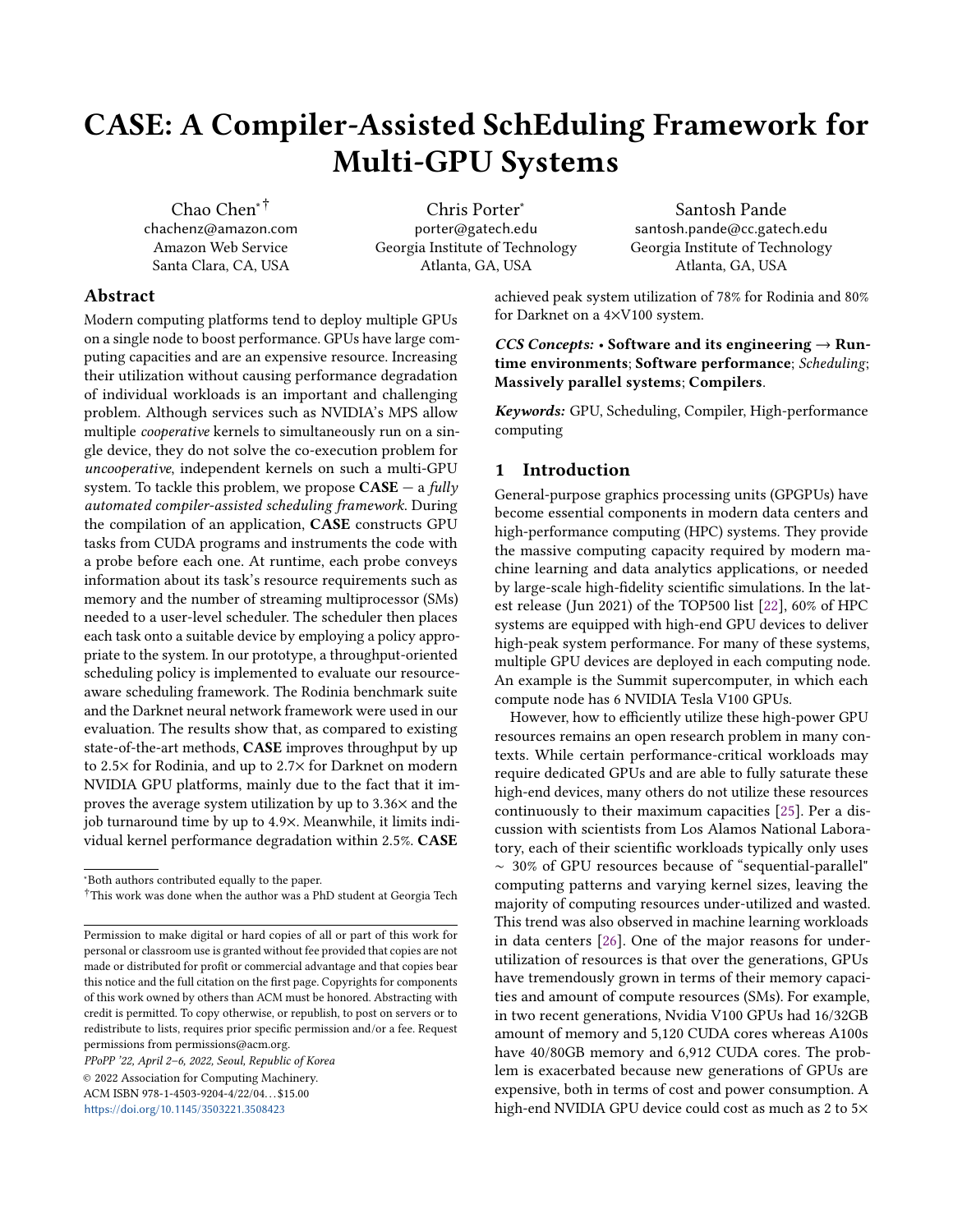<span id="page-9-0"></span>Table 1. Rodinia benchmarks and their command line arguments, in order of increasing kernel size.

| <b>Benchmark</b> | <b>Command line arguments</b>                |
|------------------|----------------------------------------------|
| backprop         | 8388608                                      |
| <b>bfs</b>       | data/bfs/inputGen/graph32M.txt               |
| srad v2/srad     | 8192 8192 0 127 0 127 0.5 2                  |
| dwt2d            | data/dwt2d/rgb.bmp -d 8192x8192 -f -5 -l 3   |
| needle           | 16384 10                                     |
| backprop         | 16777216                                     |
| srad v1/srad     | 100 0.5 11000 11000                          |
| backprop         | 33554432                                     |
| srad v2/srad     | 16384 16384 0 127 0 127 0.5 2                |
| srad v1/srad     | 100 0.5 15000 15000                          |
| $l$ avaMD        | $-boxes1d$ 100                               |
| dwt2d            | data/dwt2d/rgb.bmp -d 16384x16384 -f -5 -l 3 |
| needle           | 32768 10                                     |
| backprop         | 67108864                                     |
| lavaMD           | $-boxes1d$ 110                               |
| srad_v1/srad     | 100 0.5 20000 20000                          |
| lavaMD           | -boxes1d 120                                 |

Table 2. Rodinia workload mixes.

<span id="page-9-1"></span>

| Workload       | Mix                   | Workload | Mix                   |  |
|----------------|-----------------------|----------|-----------------------|--|
| W1             | $16$ -job, $1:1$ -mix | W2       | $16$ -job, $2:1$ -mix |  |
| W3             | 16-job,3:1-mix        | W4       | $16$ -job, $5:1$ -mix |  |
| W <sub>5</sub> | $32$ -job, 1:1-mix    | W6       | 32-job,2:1-mix        |  |
| W7             | $32$ -job, $3:1$ -mix | W8       | 32-job,5:1-mix        |  |

<span id="page-9-2"></span>

Figure 5. Throughput for Alg. [2](#page-6-2) and Alg. [3](#page-7-1) on a 4×V100 system (normalized to Alg. [2](#page-6-2) for easy comparison, and the absolute throughput (jobs/second) for the baseline is in Table [7\)](#page-12-1).

multiple kernels from different processes to be concurrently executed on the same device. Although CG also allows coexecution of kernels from different processes, CASE still outperformed CG throughput by an average of 64% on P100s and 41% on V100s. This is mainly because CG has no knowledge about the memory or SM requirements of workloads; therefore it could overload GPU devices and cause some jobs

<span id="page-9-3"></span>Table 3. Percentage of crashed jobs for CG (P100s/V100s).

| # workers | $1:1 \text{ mix}$ | 2:1     | 3:1     | 5:1     |
|-----------|-------------------|---------|---------|---------|
| 3/6       | 0/0               | 3%/17%  | 8%/17%  | 0/0     |
| 4/8       | 14%/13%           | 6%/19%  | 6%/25%  | 9%/13%  |
| 5/10      | 13%/15%           | 13%/25% | 20%/20% | 22%/25% |
| 6/12      | 16%/33%           | 17%/29% | 16%/38% | 16%/50% |

to crash due to memory safety violations. As shown in Table [3,](#page-9-3) the crash behavior of the CG scheduler was erratic. The expected trend (which is borne out in the table) is that as the number of workers increases, the chance for crashes under CG should increase; but there could be some exceptions due to many uncontrollable factors (various job sizes among large jobs, randomness of job arrival time, etc.). For example, in the 6-worker, 5:1 mix on V100s, the first 4 jobs happen to have 7.8GB, 10GB, 7.8GB, and 8.3GB footprints, which are spread across the 4 GPUs (each with 16GB memory); the next 2 jobs (assigned to the first 2 GPUs by CG) have 2.0GB and 4.7GB footprints. Thus, there is no OOM error, and the remaining schedule similarly allows all jobs to finish successfully. Nevertheless, for job mixes with large jobs, the percentage of crashes due to CG is alarming, ranging from 13% to 50% on V100s. Because of this, CG achieved similar or even lower throughput than SA for W6 and W7 in P100s and W3 and W6 in V100s. W1 in V100s is an exceptional case where CG happened to run efficiently without crashing, leading to higher throughput than CASE. This is because W1 has a 1:1 ratio of large:small jobs, and on this workload, CG was (coincidentally) able to pack the jobs without crashing but with lower runtime overheads than CASE.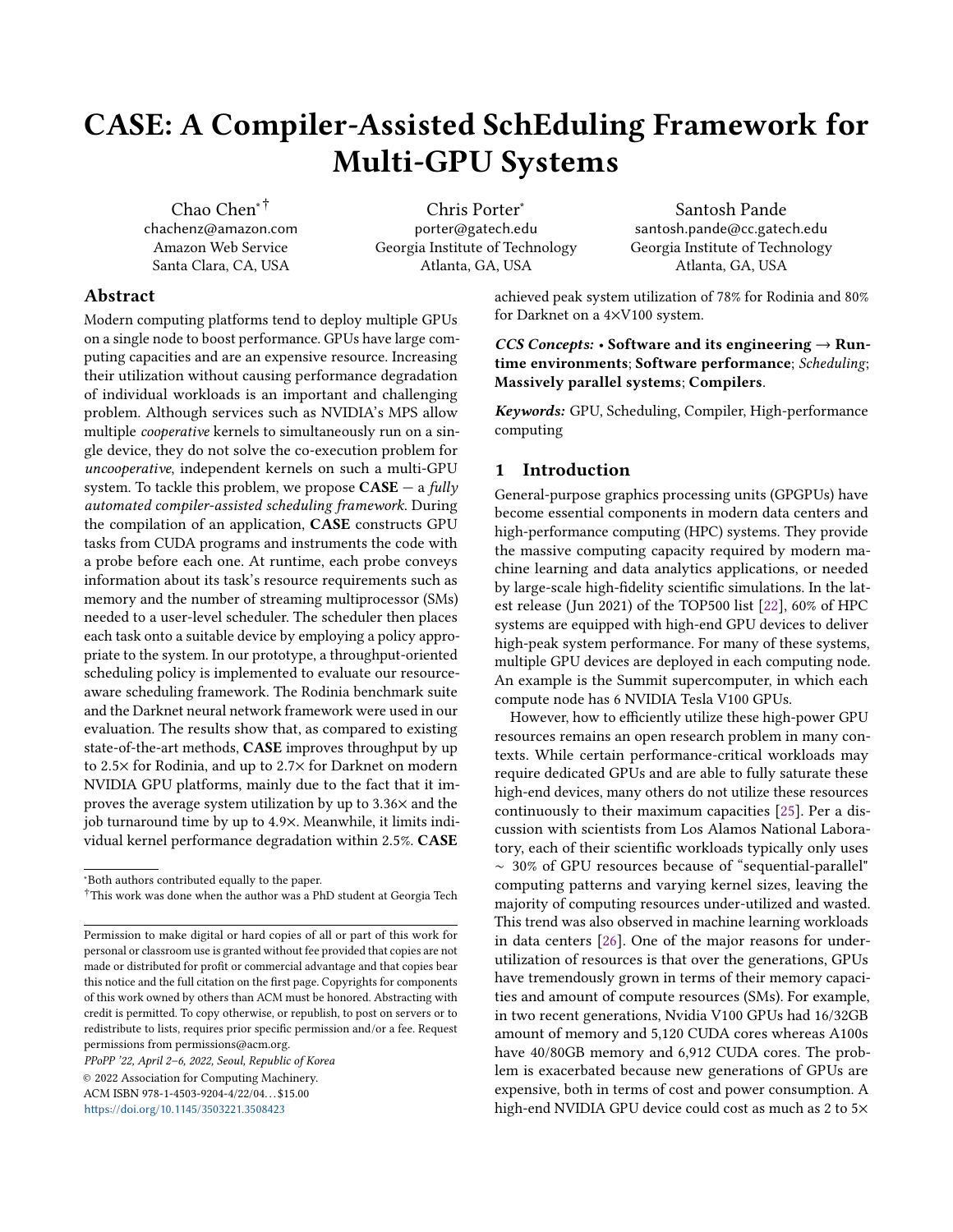<span id="page-10-0"></span>

Figure 6. Throughput for SA, CG, and CASE (normalized to SA, and the absolute throughput (jobs/second) for the baseline is in Table [7\)](#page-12-1).

<span id="page-10-1"></span>

Figure 7. Utilization comparison among CASE, SA and CG using W7 from Rodinia on the 4×V100 system.

5.2.3 System Utilization Improvement. Figure [7](#page-10-1) shows the system utilization of CASE, SA and CG on the AWS platform with 4×V100s for the W7 job mix. The NVML library is used to sample the device status every 1ms. The figure plots the average device (SM) utilization across all 4 V100 GPUs. As shown in the figure, CASE achieved significantly higher device utilization. The peak utilization for CASE is 78%, and for SA and CG it is 48%. The average utilization (across lifetime of the workload) is 23.9% for CASE vs. 9.5% for SA and 9.3% for CG.

5.2.4 Turnaround Time Speedup. Since the workload involves batch processing, the experiment begins with a queue already full of jobs. We view these jobs as requests, and measure the turnaround time for each job. While some degree of slowdown can happen when a particular job is co-executing with others, the turnaround time (time interval between the job arrival time and completion time) can be boosted by improving the throughput and reducing the time these requests sit in the queue. Table [4](#page-10-2) shows the turnaround time speedups over SA for all mixes and workload sizes on

<span id="page-10-2"></span>Table 4. Average job turnaround speedup for CASE.

| <b>GPUs</b>        | $#$ of jobs $ $ | 1:1 mix $\vert$ | 2:1         | 3:1         | 5:1         |
|--------------------|-----------------|-----------------|-------------|-------------|-------------|
| $2\times$ P $100s$ | 16 jobs         | $4.9\times$     | $2.3\times$ | $4.9\times$ | $4.3\times$ |
| $2\times$ P $100s$ | 32 jobs         | $4.6\times$     | $3.2\times$ | $3.6\times$ | $2.0\times$ |
| $4 \times V100s$   | 16 jobs         | $2.4\times$     | $2.0\times$ | $3.5\times$ | $2.6\times$ |
| $4 \times V100s$   | 32 jobs         | $3.8\times$     | $2.9\times$ | $2.9\times$ | $2.6\times$ |

both the P100s and V100s. We observed an average of 3.7× for the P100s and 2.8× for the V100s, and a maximum of almost  $5\times$  in some cases. The absolute job completion times average 236s and 122s for the P100 and V100s, respectively.

#### 5.3 Results with the Darknet Benchmarks

Due to the prevalence of deep learning, in this section, we present a study solely based on these types of jobs. In this evaluation, only the throughput, job turn-around time and the device utilization are examined. The off-the-shelf learning framework, Darknet [\[16\]](#page-13-20), is utilized as the benchmark. Darknet provides several machine learning models, such as YOLO and RNN for both training and inference tasks. Its pre-trained models for image classification are competitive with popular networks like ResNet-50 [\[10\]](#page-13-21) and VGG-16 [\[21\]](#page-13-22) (in terms of top-1 and top-5 accuracy, GPU timing, and size); and as a framework it is also effective for creating other types of neural network tasks (such as RNN text generation). We ran 4 types of jobs: neural network training and prediction for image classification (CNN), real-time object detection (CNN), and text generation (RNN). For prediction, we used the pre-trained Darknet53-448x448 architecture and weights for the 1000-class ImageNet competition [\[18\]](#page-13-23); for training, we used the small architecture provided by Darknet for CIFAR-10 [\[12\]](#page-13-24); for real-time object detection, we used the pre-trained yolov3-tiny architecture and weights on the provided images; for RNN-based text generation, we used the pre-trained network based on Shakespeare's complete works.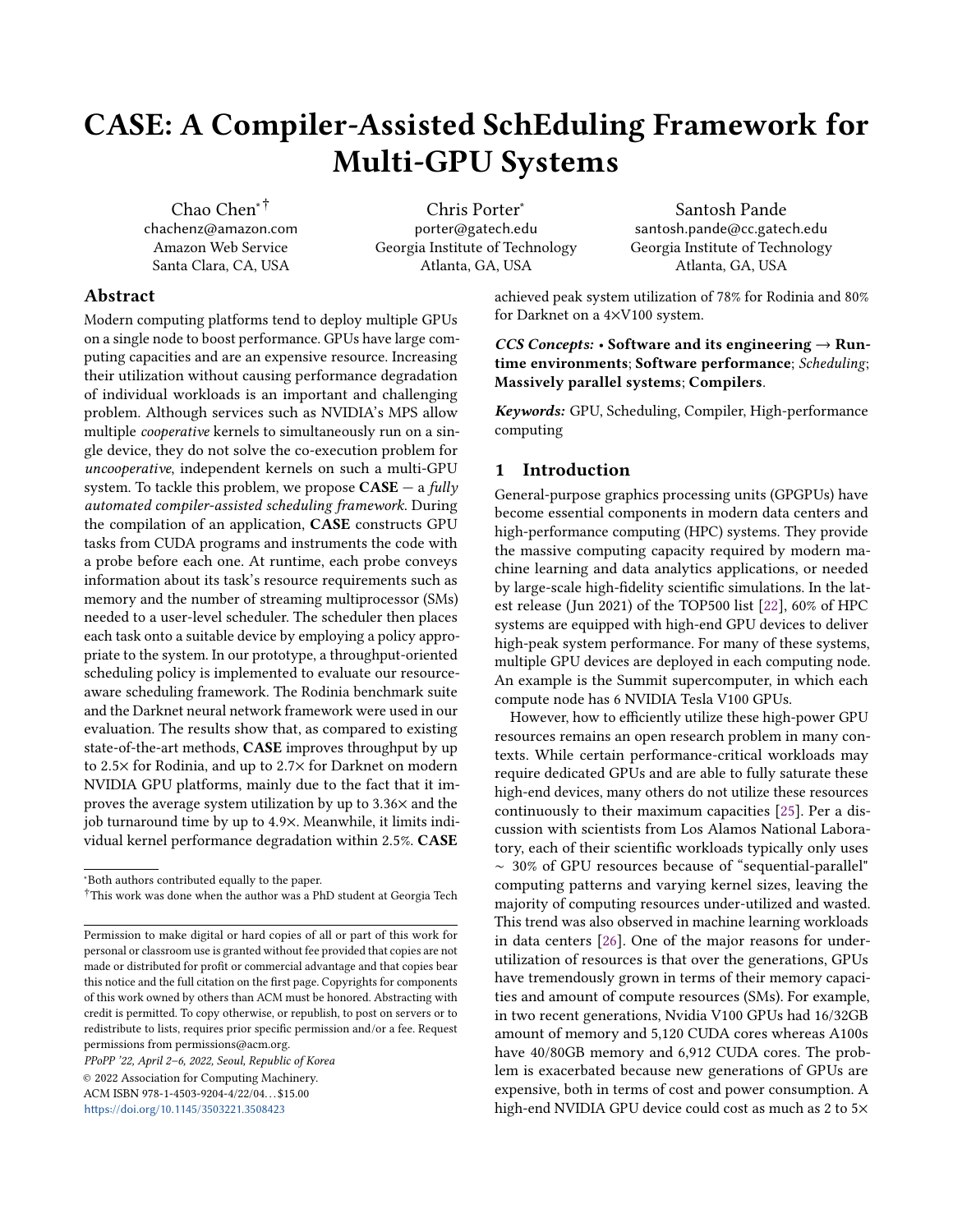<span id="page-11-1"></span>

Figure 8. Throughput on homogeneous, parallel 8-job neural network workloads on 4×V100s (normalized to SchedGPU, and the absolute throughput (jobs/second) for the baseline is in Table [8\)](#page-12-2).

Table [5](#page-12-3) shows the command used for each Darknet task. All Darknet workloads in the evaluation are eight homogeneous jobs for a given task.

We ran two neural network experiments. In the first we compared CASE against SchedGPU [\[15\]](#page-13-12), a state-of-the-art work for intra-node scheduling. We ran 4 homogeneous workloads (1 for each type of task described above), with 8 jobs in each workload. The memory size of each neural network is between 0.5-1.5GB, so 8 jobs can always fit within a single V100's memory. Since SchedGPU uses memory capacity as the only resource criterion in scheduling, this setting faithfully ensures that the SchedGPU can schedule all jobs to run on one device at a time for its best performance, since the memory capacity is not exceeded. Note that the Rodinia workloads (intentionally) exercise multiple GPUs, which SchedGPU cannot effectively handle (see Section [2](#page-2-1) and the MPS discussion in Section [1\)](#page-0-0). The Darknet experiments are designed, however, to allow SchedGPU to run each workload without queuing it, which results in a fair comparison with CASE.

Figure [8](#page-11-1) presents the throughput of SchedGPU and CASE (normalized to SchedGPU). It shows that SchedGPU significantly under-performs on modern neural network loads at least those in these experiments, which have a high compute resource need in terms of warps or thread blocks. Because SchedGPU does not account for this resource, it is unable to spread work across GPUs and can easily oversaturate a GPU device. CASE achieves throughput speedups of 1.4×, 2.2×, and 3.1× over schedGPU for the predict, train, and generate tasks. For detection, the frameworks have similar results. This is because the real-time object detection network used in our evaluation utilized 25% or less GPU resources, so the compute units are not saturated in this case. The key takeaway is that single-GPU performance, even when it satisfies the simultaneous memory requirements of all running jobs, can and will suffer under common, modern machine learning

<span id="page-11-2"></span>

Figure 9. Utilization comparison between CASE and SchedGPU using 8 Darknet jobs on the 4×V100 system.

tasks. And memory requirements alone are not good enough to be used in a scheduler for better system performance. We also ran one large-scale experiment in a manner similar to our Rodinia setup, in order to verify that CASE is effective on large mixes of these neural network jobs. We ran a 128-job, random mix of the 4 tasks. CASE completed the jobs 2.7× faster than single-assignment, which is comparable to the results we see for Rodinia. We attribute such a huge improvement of CASE to its ability of balancing workloads among devices. As shown in Figure [9,](#page-11-2) on a 4-device system, CASE averaged ~80% device utilization, while SchedGPU only has 23%. This implies that, in SchedGPU, one of the devices is extremely overloaded with almost 100% utilization, while the other 3 devices are idle and wasted.

### 5.4 Kernel Slowdown

We looked at the amount of extra time needed to run a given kernel on the GPU with this framework. We compared the two scheduling algorithms to single-assignment on the 8 Rodinia workloads (Table [2\)](#page-9-1) on the 4×V100 system. As we see in Table [6,](#page-12-4) Algorithm [2](#page-6-2) averaged 1.8% slowdown; Algorithm [3](#page-7-1) averaged 2.5%. The averages are over each workload's slowdown. Note that the "speedups" in workload 1 are noise. Standard deviations for the kernel slowdowns are ~5% and 3% for Algorithms 2 and 3, respectively, for this workload. Thus, both algorithms cause negligible slowdowns to the kernels themselves; and compared with each other, the difference is less than 1%. The absolute times for these kernels range from less than 1ms to over 20s.

## <span id="page-11-0"></span>6 Future Work

In our future work, we will improve CASE in the following aspects. 1) Process isolation: Currently, CASE is mainly designed to target HPC applications and assumes that process isolation is treated elsewhere. This assumption is usually easy to meet in HPC settings, because all applications running in supercomputers are only from authorized users and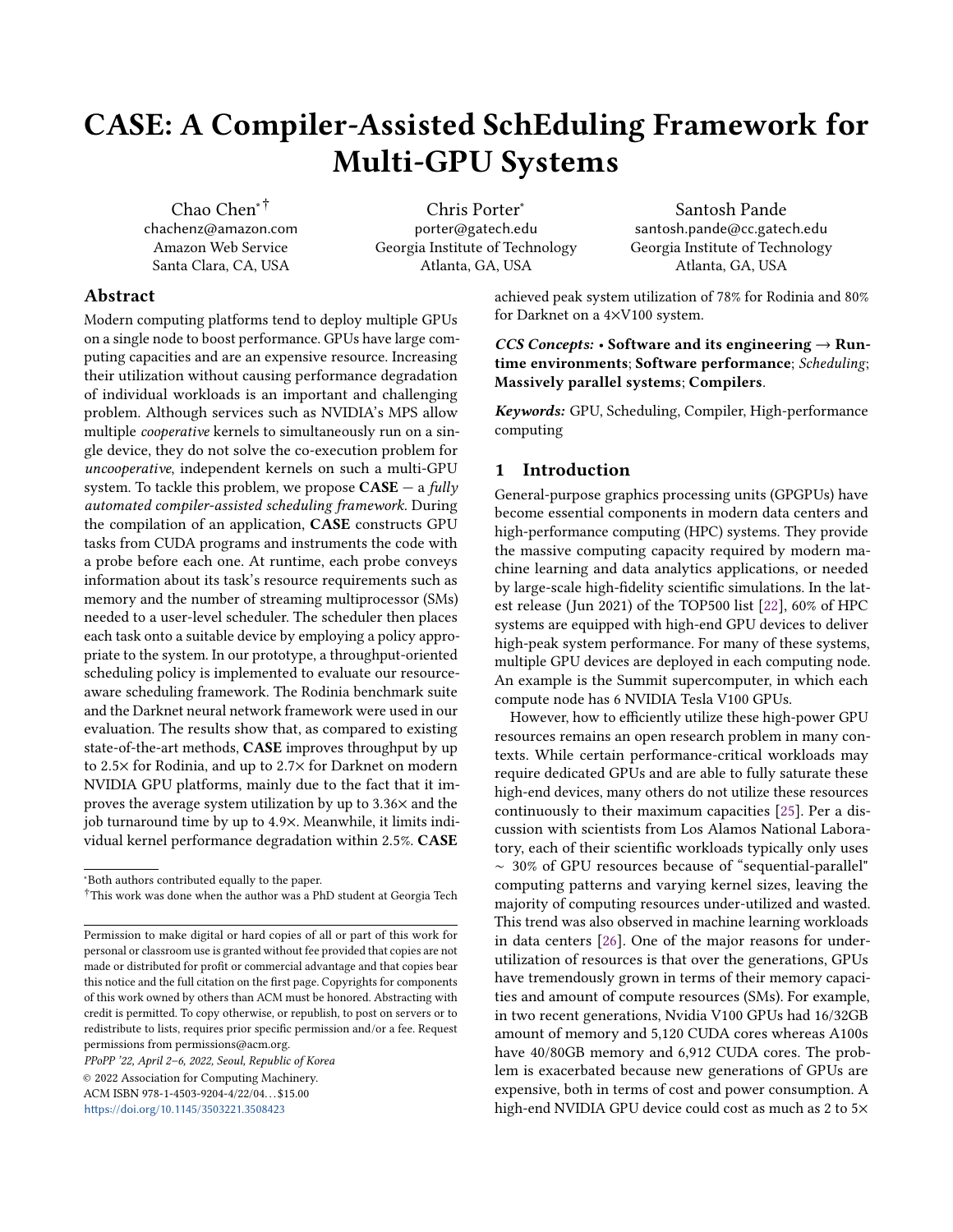<span id="page-12-3"></span>

| Task     | Command                                                                                                   |
|----------|-----------------------------------------------------------------------------------------------------------|
| Predict  | cat images-large.txt   darknet classifier predict imagenet1k.data darknet53 448.cfg darknet53 448.weights |
| Detect   | cat images-medium.txt   darknet detect cfg/yolov3-tiny.cfg weights/yolov3-tiny.weights                    |
| Generate | darknet rnn generate cfg/rnn.cfg weights/shakespeare.weights -len 100000                                  |
| Train    | darknet classifier train cfg/cifar.data cfg/cifar small.cfg                                               |

Table 5. Darknet tasks and their corresponding commands.

<span id="page-12-4"></span>Table 6. Kernel slowdowns for Algorithms [2](#page-6-2) and [3](#page-7-1) for Rodinia on 4×V100s, expressed as a percentage of SA.

| Sched   W1   2   3   4   5   6   7   8   Avg                                                                              |  |  |  |  |  |
|---------------------------------------------------------------------------------------------------------------------------|--|--|--|--|--|
| $\vert$ Alg2 $\vert$ -0.3 $\vert$ 1.0 $\vert$ 0.3 $\vert$ 4.1 $\vert$ 2.9 $\vert$ 5.1 $\vert$ 1.1 $\vert$ 0.6 $\vert$ 1.8 |  |  |  |  |  |
| $\vert$ Alg3 $\vert$ -0.7 $\vert$ 0.8 $\vert$ 7.0 $\vert$ 3.1 $\vert$ 2.2 $\vert$ 4.1 $\vert$ 0.4 $\vert$ 2.9 $\vert$ 2.5 |  |  |  |  |  |

<span id="page-12-1"></span>Table 7. Absolute jobs/sec throughput across workloads for each of the baselines for Rodinia (Alg2-V100 is the baseline for Figure [5,](#page-9-2) SA-P100 is the baseline for Figure [6a,](#page-10-0) SA-V100 is the baseline for Figure [6b\)](#page-10-0).

| WL | $Alg2-V100$ | <b>SA-P100</b> | <b>SA-V100</b> |
|----|-------------|----------------|----------------|
| 1  | 0.16        | 0.073          | 0.139          |
| 2  | 0.13        | 0.068          | 0.123          |
| 3  | 0.26        | 0.083          | 0.17           |
| 4  | 0.45        | 0.108          | 0.189          |
| 5  | 0.28        | 0.088          | 0.174          |
| 6  | 0.27        | 0.099          | 0.184          |
| 7  | 0.27        | 0.107          | 0.182          |
| 8  | 0.2         | 0.07           | 0.143          |

<span id="page-12-2"></span>Table 8. Absolute jobs/sec throughput across workloads for the baseline for Darknet (SchedGPU is the baseline for Figure [8\)](#page-11-1).

| WI.      | SchedGPU |  |  |
|----------|----------|--|--|
| Predict  | 0.042    |  |  |
| Detect   | 0.093    |  |  |
| Generate | 0.037    |  |  |
| Train    | 0.013    |  |  |

are already deemed safe and trustworthy. It may not hold for some other environments, however, where independent processes cannot be trusted, which could have implications to both fairness and security. In terms of fairness, a "greedy" process may request and hold large resources (e.g. the majority of a GPU's memory), which can negatively impact other processes. In terms of security, allowing independent jobs to run simultaneously on a GPU with no oversight clearly violates best practice. Existing techniques can aid in both cases and be combined with CASE. For example, existing preemption techniques can be integrated to mitigate the fairness issue (see our discussion in Section [2\)](#page-2-1). Similarly, NVIDIA's MIG feature can help both fairness and security by segmenting hardware resources and preventing interference. 2) Robustness: CASE currently also assumes that each GPU application is well programmed and will not crash when running independently on the system. We will relax this assumption to support cases when a GPU task crashes unexpectedly due to bugs or other failures. CASE's runtime system will have to capture such crashes with customized signal handlers, which would allow it to accurately track device statuses even in these scenarios.

# <span id="page-12-0"></span>7 Conclusion

In this paper, we present a fully automated GPU scheduling framework to uniformly and transparently manage GPU resources. It constructs CUDA tasks via static program analysis and a lazy runtime, and schedules CUDA tasks from independent workloads (uncooperative processes) onto GPU devices. With the knowledge of resource requirements for each CUDA task, it guarantees zero OOM errors among coexecuting tasks from independent processes. We evaluated the system on the Rodinia benchmark suite on two different GPU families, Pascal and Volta. On average, on a 2-GPU P100 system, the framework improves system throughput by 2.2× over a memory-safe scheduler, and by 64% over a memory-unsafe scheduler that has a crash frequency of 11%. On a 4-GPU V100 system, the throughput improves by an average of 2× over a memory-safe scheduler, and by 41% over a memory-unsafe scheduler with a crash frequency of 20%. We evaluated the 4-GPU system on neural network workloads and measured similar results (2.7× throughput improvement over competing state-of-the-art [\[15\]](#page-13-12)). Individual kernel execution speeds degrade by 1.8% to 2.5% under the framework. CASE achieves a peak utilization of 78% for Rodinia with an average of 23.9% and 83% peak and average utilization for ML workloads on a 4 V100 GPU system. Supported by this empirical evaluation, we believe that such an automated solution is a practical way of solving the GPU sharing problem to boost throughput and device utilization.

The artifact of this work is available (refer to Appendix [A](#page-13-25) for details).

# Acknowledgments

We thank anonymous reviewers and the shepherd for their invaluable comments. They helped to improve the paper significantly.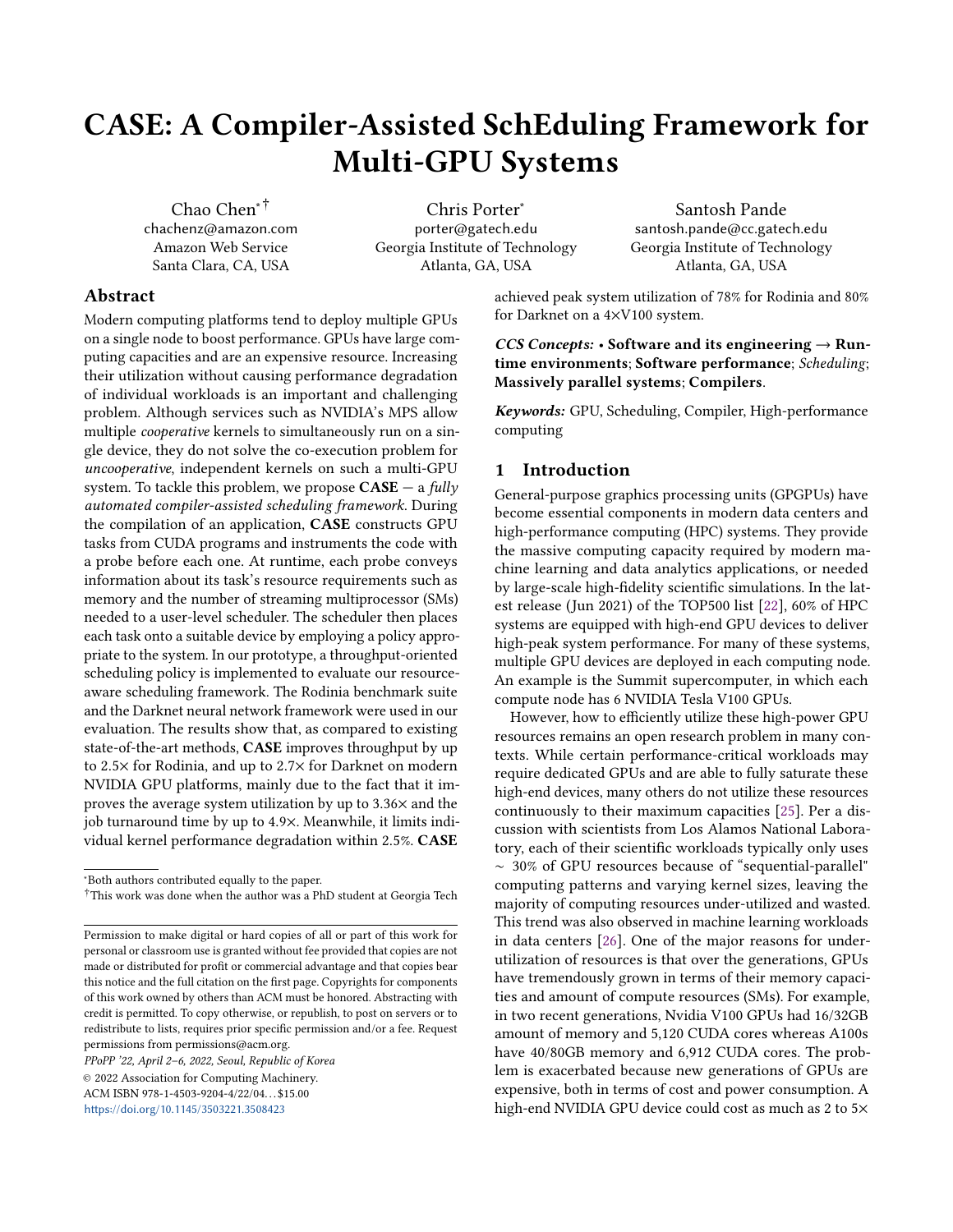# Appendix

## <span id="page-13-25"></span>A CASE Artifact

The artifact for CASE is hosted by Zenodo at [https://zenodo.](https://zenodo.org/record/5787410) [org/record/5787410](https://zenodo.org/record/5787410). Its digital object identifier (DOI) is 10.528 1/zenodo.5787410. A README with instructions for building and running CASE can be found in the zipped archive within GPU-Sched-master.zip.

# References

- <span id="page-13-16"></span>[1] George Amvrosiadis, Jun Woo Park, Gregory R. Ganger, Garth A. Gibson, Elisabeth Baseman, and Nathan DeBardeleben. July 11-13, 2018. On the diversity of cluster workloads and its impact on research results. In 2018 USENIX Annual Technical Conference, Haryadi S. Gunawi and Benjamin Reed (Eds.). USENIX Association, Boston, MA, USA, 533– 546.
- <span id="page-13-7"></span>[2] C. Basaran and K. Kang. 2012. Supporting Preemptive Task Executions and Memory Copies in GPGPUs. In 2012 24th Euromicro Conference on Real-Time Systems. IEEE, Pisa, Italy.
- <span id="page-13-18"></span>[3] Shuai Che, Michael Boyer, Jiayuan Meng, David Tarjan, Jeremy W. Sheaffer, Sang-Ha Lee, and Kevin Skadron. 2009. Rodinia: A benchmark suite for heterogeneous computing. In Proceedings of the 2009 IEEE International Symposium on Workload Characterization, IISWC 2009, October 4-6, 2009, Austin, TX, USA. IEEE Computer Society, Austin, TX, 44–54. <https://doi.org/10.1109/IISWC.2009.5306797>
- <span id="page-13-19"></span>[4] Shuai Che, Jeremy W. Sheaffer, Michael Boyer, Lukasz G. Szafaryn, Liang Wang, and Kevin Skadron. 2010. A characterization of the Rodinia benchmark suite with comparison to contemporary CMP workloads. In Proceedings of the 2010 IEEE International Symposium on Workload Characterization, IISWC 2010, Atlanta, GA, USA, December 2-4, 2010. IEEE Computer Society, Atlanta, GA, 1–11. [https://doi.org/](https://doi.org/10.1109/IISWC.2010.5650274) [10.1109/IISWC.2010.5650274](https://doi.org/10.1109/IISWC.2010.5650274)
- <span id="page-13-14"></span>[5] T. Chen, Mu Li, Y. Li, M. Lin, Naiyan Wang, Minjie Wang, Tianjun Xiao, B. Xu, C. Zhang, and Zheng Zhang. 2015. MXNet: A Flexible and Efficient Machine Learning Library for Heterogeneous Distributed Systems. ArXiv abs/1512.01274 (2015).
- <span id="page-13-3"></span>[6] J. Duato, A. J. Peña, F. Silla, R. Mayo, and E. S. Quintana-Ortí. 2010. rCUDA: Reducing the number of GPU-based accelerators in high performance clusters. In 2010 International Conference on High Performance Computing Simulation. IEEE, Caen, France, 224–231.
- [7] Marisabel Guevara, Chris Gregg, Kim Hazelwood, and Kevin Skadron. 2009. Enabling task parallelism in the cuda scheduler. In Workshop on Programming Models for Emerging Architectures, Vol. 9. Citeseer.
- <span id="page-13-4"></span>[8] Vishakha Gupta, Karsten Schwan, Niraj Tolia, Vanish Talwar, and Parthasarathy Ranganathan. 2011. Pegasus: Coordinated Scheduling for Virtualized Accelerator-Based Systems. In Proceedings of the 2011 USENIX Conference on USENIX Annual Technical Conference (Portland, OR). USENIX Association, USA, 3.
- <span id="page-13-13"></span>[9] Jingoo Han, M. Mustafa Rafique, Luna Xu, Ali Raza Butt, Seung-Hwan Lim, and Sudharshan S. Vazhkudai. 2020. MARBLE: A Multi-GPU Aware Job Scheduler for Deep Learning on HPC Systems. In 20th IEEE/ACM International Symposium on Cluster, Cloud and Internet Computing, CCGRID 2020, Melbourne, Australia, May 11-14, 2020. IEEE, 272–281. <https://doi.org/10.1109/CCGrid49817.2020.00-66>
- <span id="page-13-21"></span>[10] Kaiming He, Xiangyu Zhang, Shaoqing Ren, and Jian Sun. 2015. Deep Residual Learning for Image Recognition. CoRR abs/1512.03385 (2015). arXiv[:1512.03385](https://arxiv.org/abs/1512.03385) <http://arxiv.org/abs/1512.03385>
- <span id="page-13-10"></span>[11] Shinpei Kato, Michael McThrow, Carlos Maltzahn, and Scott Brandt. 2012. Gdev: First-Class GPU Resource Management in the Operating System. In Preceedings of 2012 USENIX Annual Technical Conference. USENIX, Boston, MA, 401–412.
- <span id="page-13-24"></span>[12] Alex Krizhevsky, Vinod Nair, and Geoffrey Hinton. [n.d.]. CIFAR-10 (Canadian Institute for Advanced Research). ([n. d.]). [http://www.cs.](http://www.cs.toronto.edu/~kriz/cifar.html)

[toronto.edu/~kriz/cifar.html](http://www.cs.toronto.edu/~kriz/cifar.html)

- <span id="page-13-15"></span>[13] NVIDIA. 2020. NVIDIA A100 Tensor Core GPU Architecture. Technical Report V1.0. [https://images.nvidia.com/aem-dam/en-zz/Solutions/](https://images.nvidia.com/aem-dam/en-zz/Solutions/data-center/nvidia-ampere-architecture-whitepaper.pdf) [data-center/nvidia-ampere-architecture-whitepaper.pdf](https://images.nvidia.com/aem-dam/en-zz/Solutions/data-center/nvidia-ampere-architecture-whitepaper.pdf)
- <span id="page-13-8"></span>[14] Jason Jong Kyu Park, Yongjun Park, and Scott Mahlke. 2015. Chimera: Collaborative Preemption for Multitasking on a Shared GPU. In Proceedings of the Twentieth International Conference on Architectural Support for Programming Languages and Operating Systems (Istanbul, Turkey). ACM, 593–606. <https://doi.org/10.1145/2694344.2694346>
- <span id="page-13-12"></span>[15] Carlos Reaño, Federico Silla, Dimitrios S. Nikolopoulos, and Blesson Varghese. 2018. Intra-Node Memory Safe GPU Co-Scheduling. IEEE Trans. Parallel Distributed Syst. 29, 5 (2018), 1089–1102. [https://doi.](https://doi.org/10.1109/TPDS.2017.2784428) [org/10.1109/TPDS.2017.2784428](https://doi.org/10.1109/TPDS.2017.2784428)
- <span id="page-13-20"></span>[16] Joseph Redmon. 2013–2016. Darknet: Open Source Neural Networks in C. <http://pjreddie.com/darknet/>.
- <span id="page-13-11"></span>[17] Christopher J. Rossbach, Jon Currey, Mark Silberstein, Baishakhi Ray, and Emmett Witchel. 2011. PTask: Operating System Abstractions to Manage GPUs as Compute Devices. In Proceedings of the Twenty-Third ACM Symposium on Operating Systems Principles (Cascais, Portugal). ACM, 233–248. <https://doi.org/10.1145/2043556.2043579>
- <span id="page-13-23"></span>[18] Olga Russakovsky, Jia Deng, Hao Su, Jonathan Krause, Sanjeev Satheesh, Sean Ma, Zhiheng Huang, Andrej Karpathy, Aditya Khosla, Michael Bernstein, Alexander C. Berg, and Li Fei-Fei. 2015. ImageNet Large Scale Visual Recognition Challenge. International Journal of Computer Vision (IJCV) 115, 3 (2015), 211–252. [https://doi.org/10.1007/](https://doi.org/10.1007/s11263-015-0816-y) [s11263-015-0816-y](https://doi.org/10.1007/s11263-015-0816-y)
- <span id="page-13-9"></span>[19] Kittisak Sajjapongse, Xiang Wang, and Michela Becchi. 2013. A Preemption-Based Runtime to Efficiently Schedule Multi-Process Applications on Heterogeneous Clusters with GPUs. In Proceedings of the 22nd International Symposium on High-Performance Parallel and Distributed Computing (New York, New York, USA) (HPDC '13). Association for Computing Machinery, New York, NY, USA, 179–190. <https://doi.org/10.1145/2493123.2462911>
- <span id="page-13-5"></span>[20] L. Shi, H. Chen, J. Sun, and K. Li. 2012. vCUDA: GPU-Accelerated High-Performance Computing in Virtual Machines. IEEE Trans. Comput. 61, 6 (2012), 804–816.
- <span id="page-13-22"></span>[21] Karen Simonyan and Andrew Zisserman. 2015. Very Deep Convolutional Networks for Large-Scale Image Recognition. In 3rd International Conference on Learning Representations, ICLR 2015, San Diego, CA, USA, May 7-9, 2015, Conference Track Proceedings, Yoshua Bengio and Yann LeCun (Eds.). <http://arxiv.org/abs/1409.1556>
- <span id="page-13-0"></span>[22] Erich Strohmaier, Jack Dongarra, Horst Simon, and Martin Meuer. [n.d.]. Top500 The List. <https://www.top500.org/>
- <span id="page-13-6"></span>[23] I. Tanasic, I. Gelado, J. Cabezas, A. Ramirez, N. Navarro, and M. Valero. 2014. Enabling preemptive multiprogramming on GPUs. In 2014 ACM/IEEE 41st International Symposium on Computer Architecture (ISCA).
- <span id="page-13-17"></span>[24] Abhishek Verma, Luis Pedrosa, Madhukar Korupolu, David Oppenheimer, Eric Tune, and John Wilkes. 2015. Large-scale cluster management at Google with Borg. In Proceedings of the Tenth European Conference on Computer Systems, EuroSys 2015, Bordeaux, France, April 21-24, 2015, Laurent Réveillère, Tim Harris, and Maurice Herlihy (Eds.). ACM, 18:1–18:17. <https://doi.org/10.1145/2741948.2741964>
- <span id="page-13-1"></span>[25] Bo Wu, Xu Liu, Xiaobo Zhou, and Changjun Jiang. 2017. FLEP: Enabling Flexible and Efficient Preemption on GPUs. In Proceedings of the Twenty-Second International Conference on Architectural Support for Programming Languages and Operating Systems (Xi'an, China) (ASPLOS '17). ACM, New York, NY, USA, 483–496. [https:](https://doi.org/10.1145/3037697.3037742) [//doi.org/10.1145/3037697.3037742](https://doi.org/10.1145/3037697.3037742)
- <span id="page-13-2"></span>[26] Wencong Xiao, Romil Bhardwaj, Ramachandran Ramjee, Muthian Sivathanu, Nipun Kwatra, Zhenhua Han, Pratyush Patel, Xuan Peng, Hanyu Zhao, Quanlu Zhang, Fan Yang, and Lidong Zhou. 2018. Gandiva: Introspective Cluster Scheduling for Deep Learning. In Proceedings of the 13th USENIX Conference on Operating Systems Design and